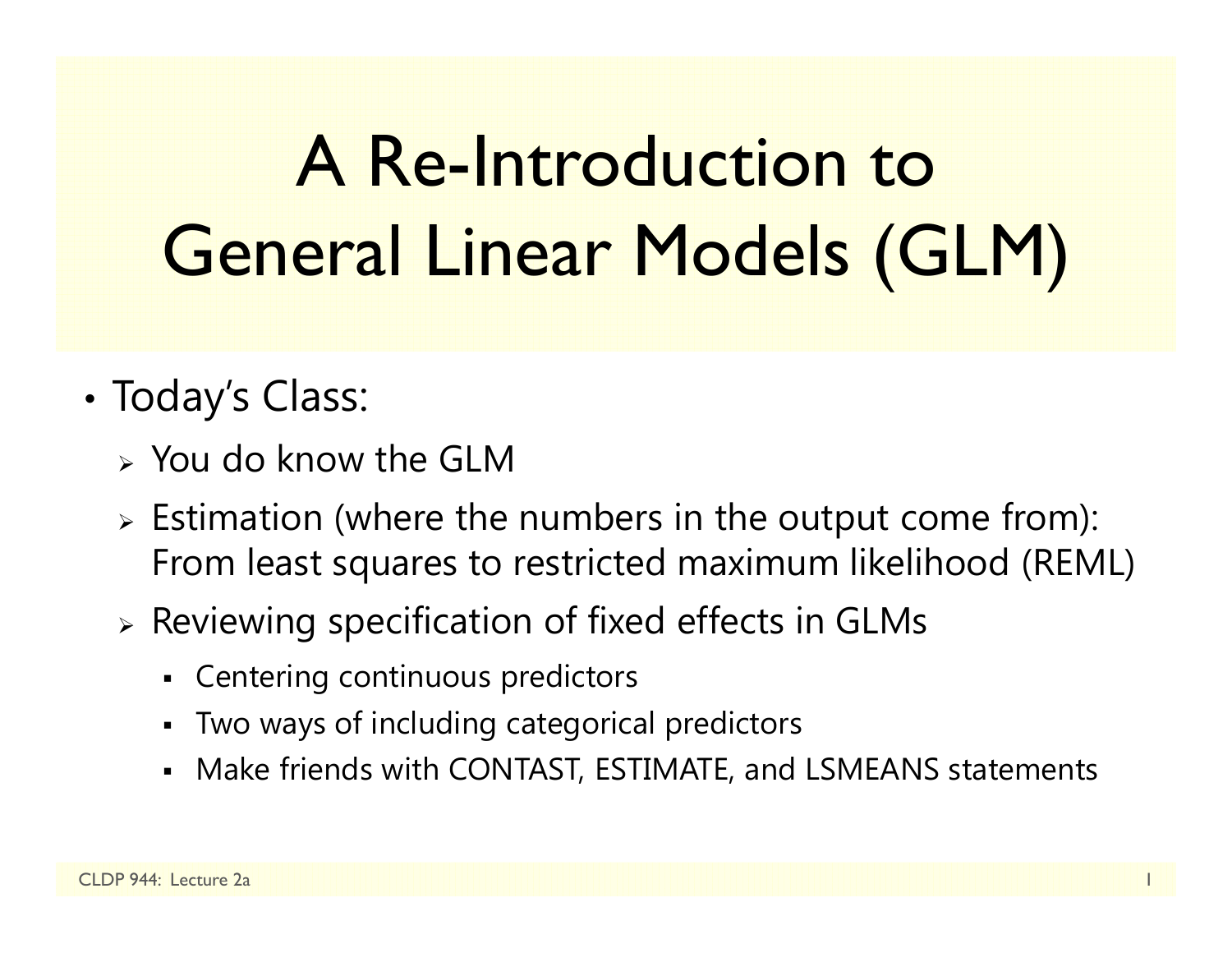# You do know the General Linear Model

• The **general linear model** incorporates many different labels of related single-level analyses under one unifying umbrella term:

|                                  | Categorical<br>Predictors | Continuous<br>Predictors     | Both Types of<br>Predictors |
|----------------------------------|---------------------------|------------------------------|-----------------------------|
| Univariate<br>(one outcome)      | "ANOVA"                   | "Regression"                 | "ANCOVA"                    |
| Multivariate<br>$(2 + outcomes)$ | "MANOVA"                  | "Multivariate<br>Regression" | "MANCOVA"                   |

- • Actually, these words are not helpful— they create artificial distinctions among what is really just one kind of model
- What these models all have in common is the use of a **normal conditional distribution** (i.e., for the *residuals* that remain after creating conditional outcomes from the model predictors)
- Note: Model predictors do NOT have distributional assumptions!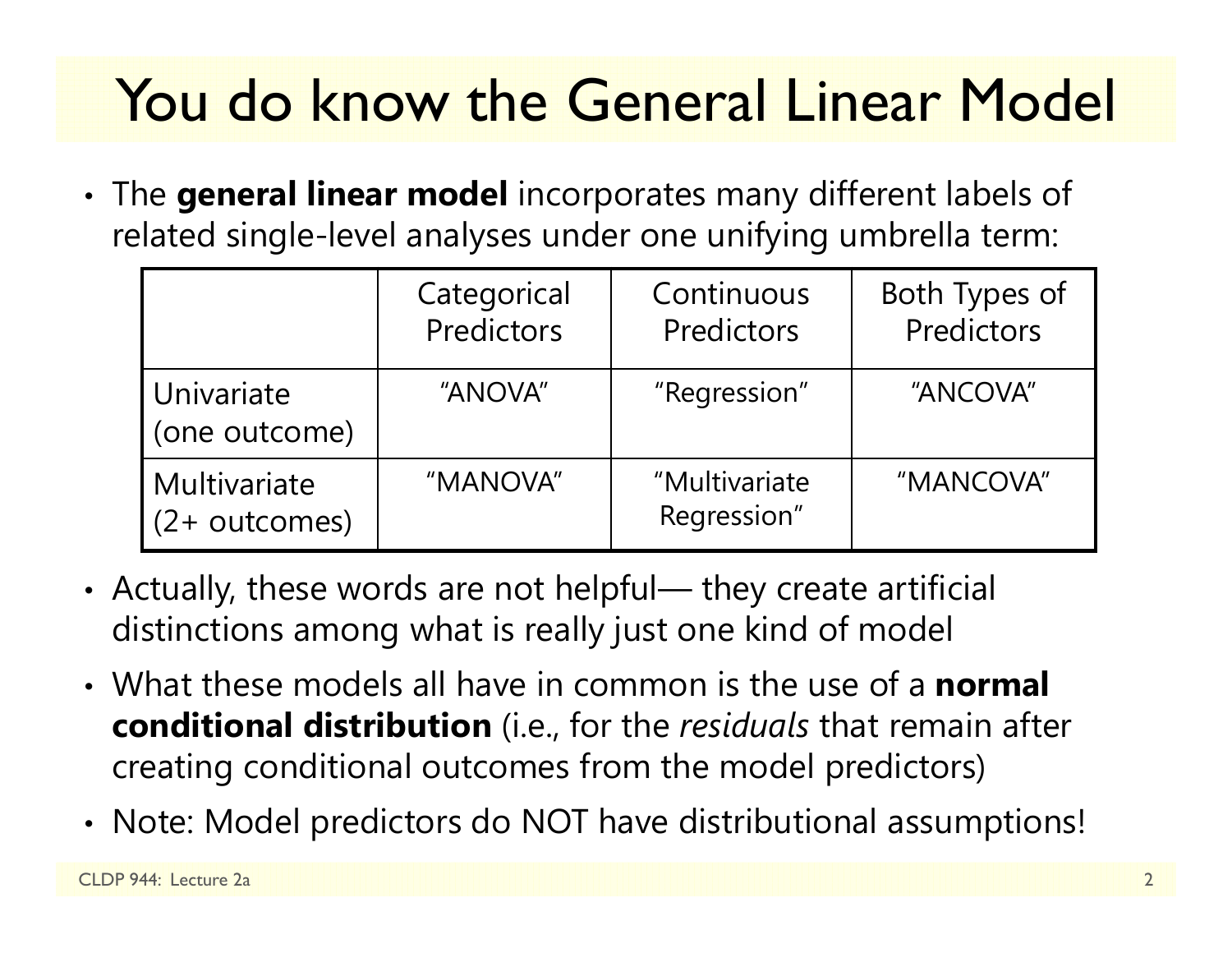# The Two Sides of *Any* Model

#### • **Model for the Means:**

- *Aka* **Fixed Effects**, Structural Part of Model
- What you are used to **caring about for testing hypotheses**
- $\triangleright$  How the expected outcome for a given observation varies as a function of values on predictor variables

### • **Model for the Variance:**

- *Aka* **Random Effects and Residuals**, Stochastic Part of Model
- $\triangleright$  How residuals are distributed and related across observations
- What you are used to **making assumptions about** instead…
- *For the GLM*, that residuals come from a **normal** distribution, are **independent** across persons, and have **constant variance**  across persons and predictors ("identically distributed")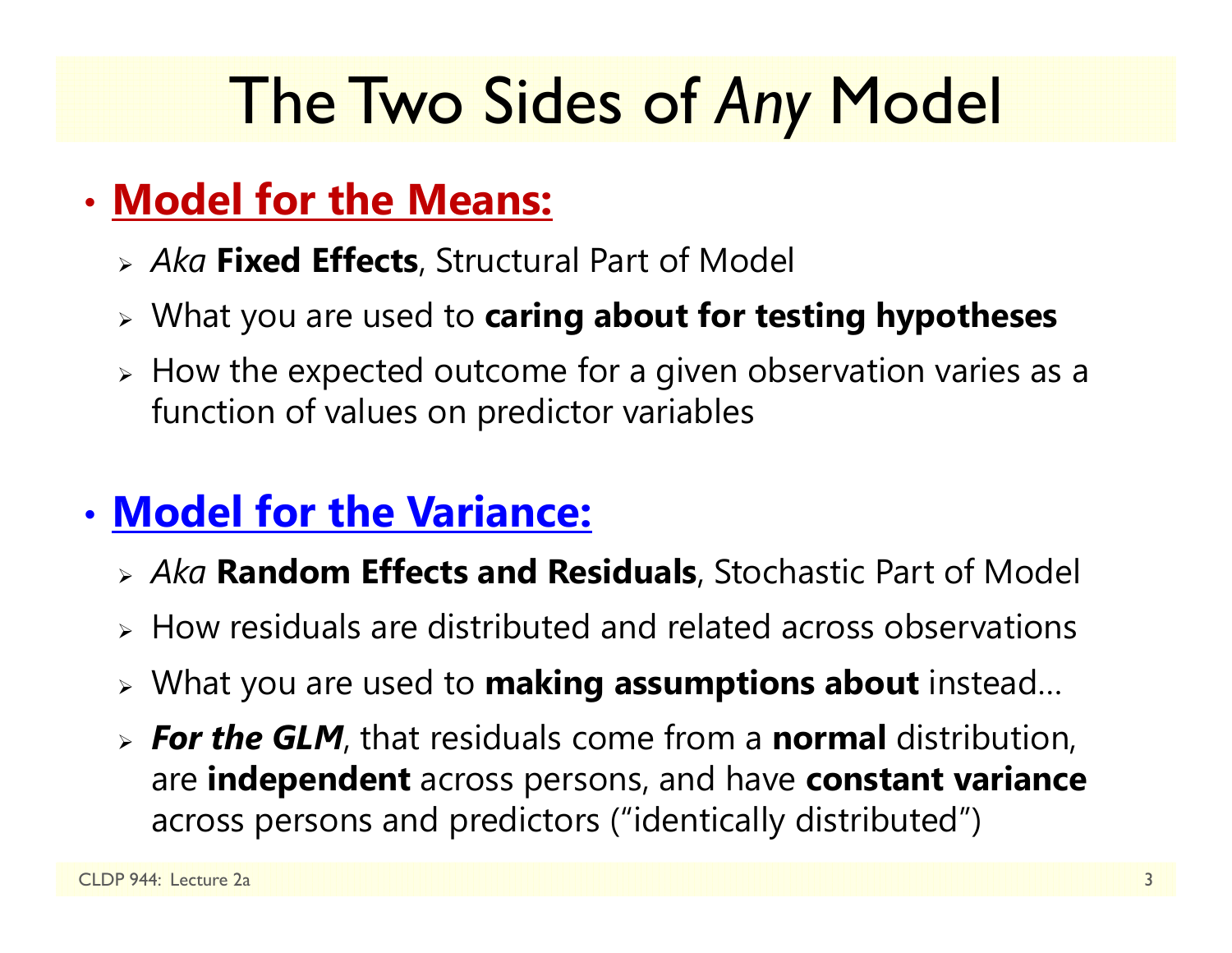# The Simplest Possible Model: The "Empty" GLM



CLDP 944: Lecture 2a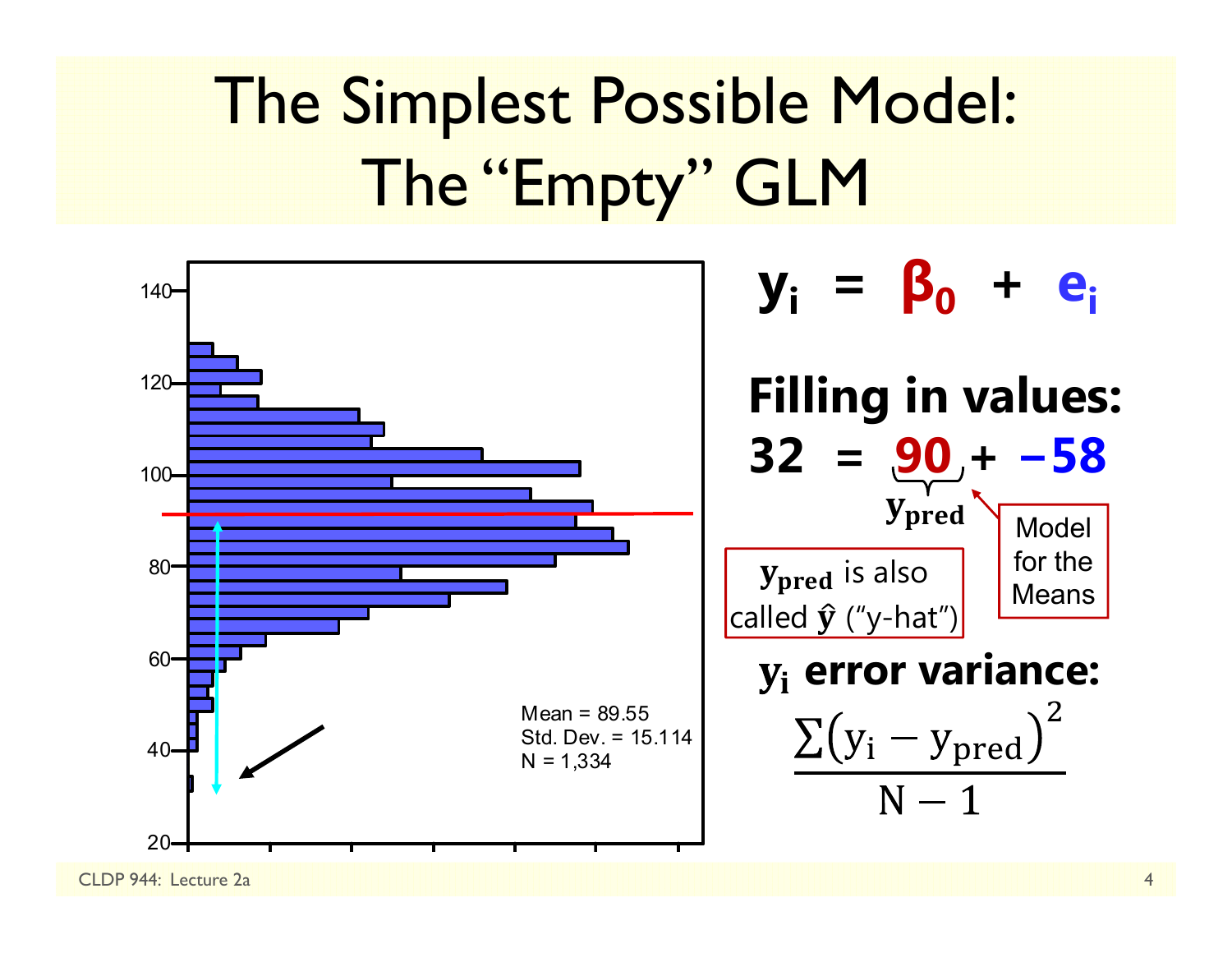# "Linear Regression" Model with a Continuous Predictor  $(X_i = \text{Ablity})$

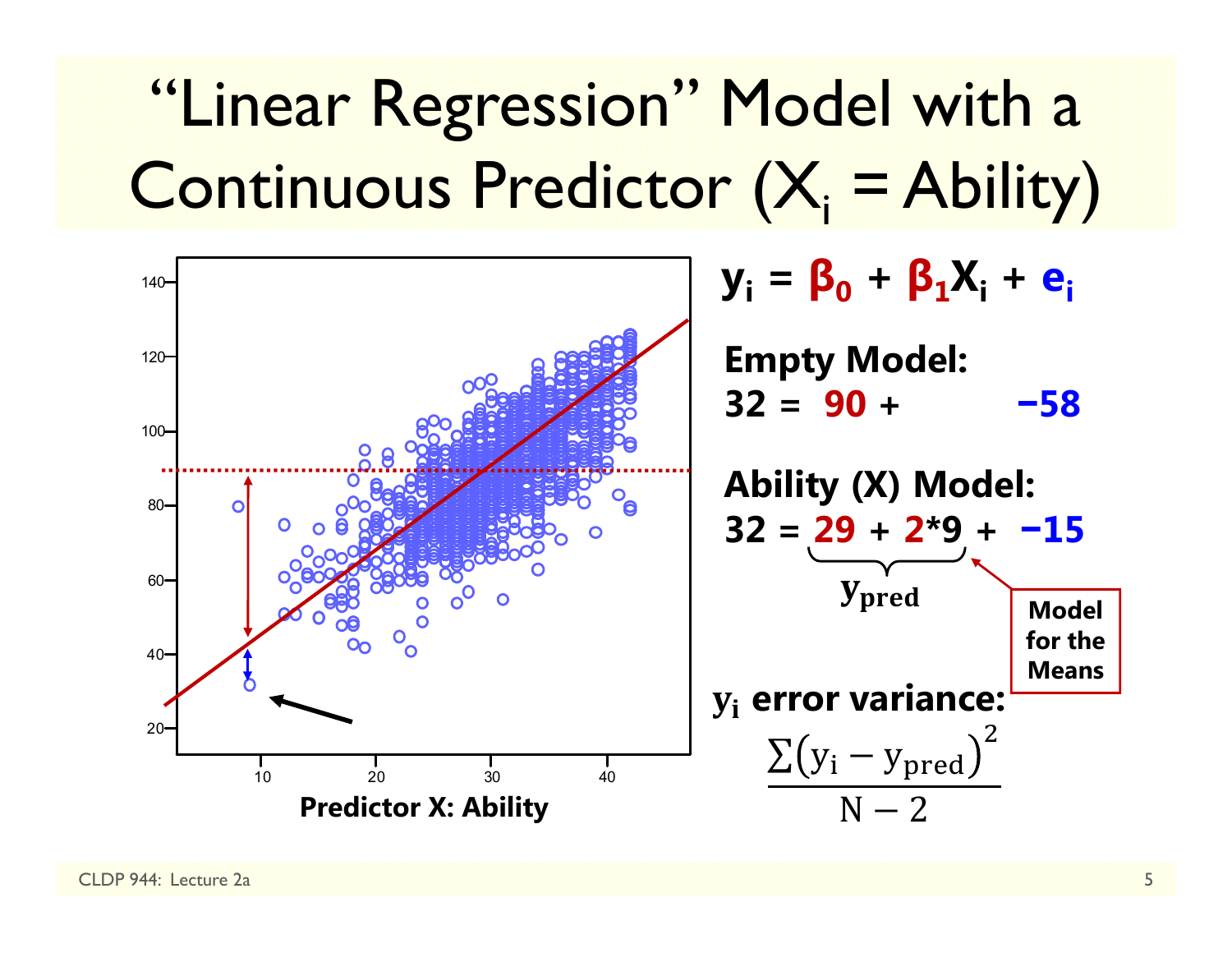# "ANOVA" Model with a  $\text{Categorical Prediction } (Z_i = \text{Sex})$

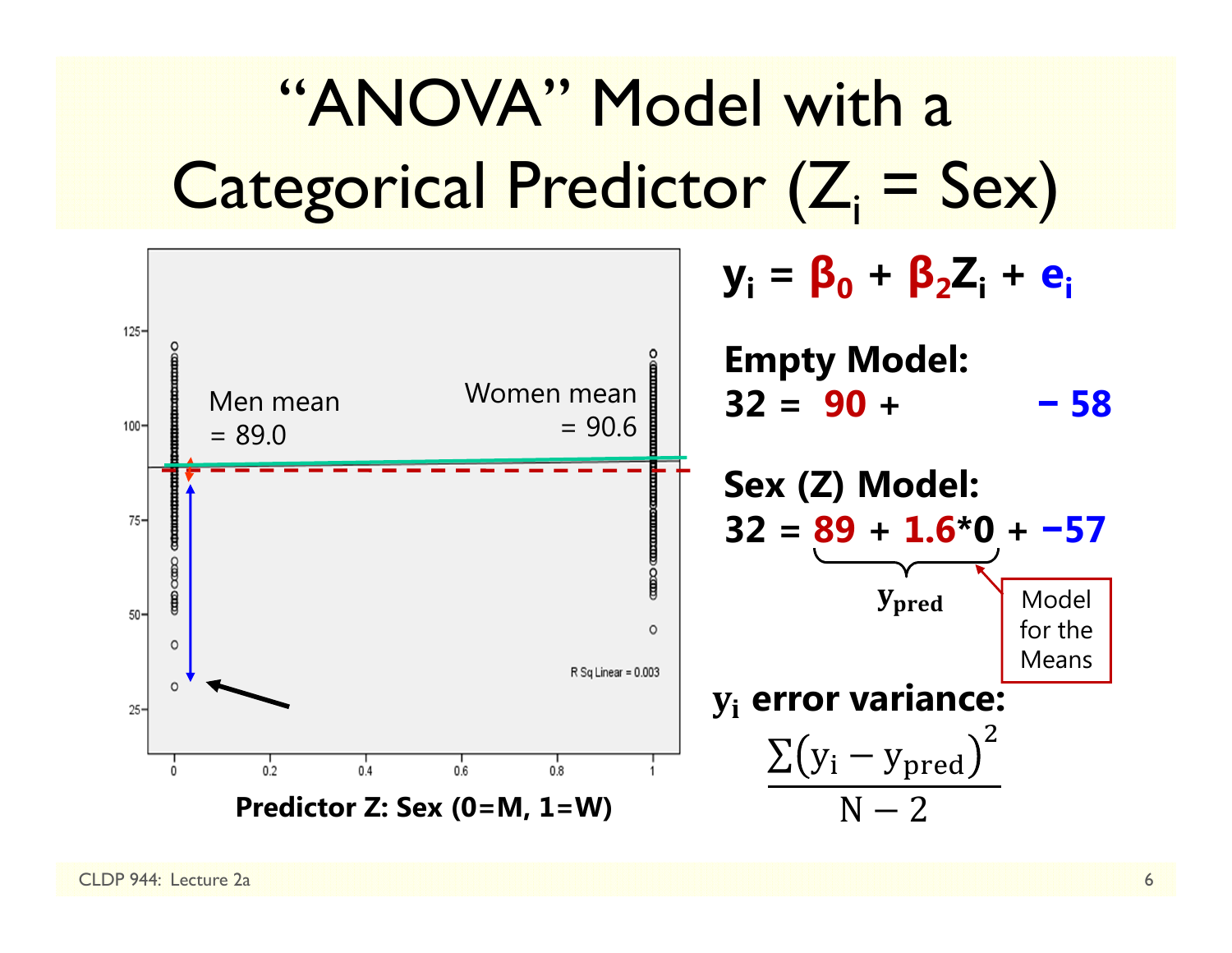## The Two Sides of a General Linear Model

$$
y_i = \boxed{\beta_0 + \beta_1 X_i + \beta_2 Z_i + \dots + e_i}
$$

•**Model for the Means (Predicted Values):**

Our focus today

- Each person's expected (predicted) outcome is a weighted linear Each person's expected (predicted) outcome is a weighted linear<br>function of his/her values on  $X$  and  $Z$  (and any other predictors),<br>each measured once per person (i.e., this is a univariate model)
- Estimated parameters are called fixed effects (here,  $β_0$ ,  $β_1$ , and  $β_2$ )
- The number of fixed effects will show up in formulas as *k* (so *k = 3* here)

#### • **Model for the Variance:**

- $e_i \sim N(0, \sigma_e^2)$  $_{\rm e}^{2})$  $\rightarrow$  ONE source of residual (unexplained) deviation
- $e_i$  has a mean of 0 with some estimated constant variance  $\sigma_e^2$ is normally distributed, is unrelated to  $X$  and  $Z$ , and is unrelated across 2<br>e i people (across all observations, just people here)
- $\cdot$  Estimated parameter is the residual variance only (not each  $\mathsf{e_i}$ ),
- $\bullet$ Proportion of residual variance reduced relative to *empty* model = **R 2**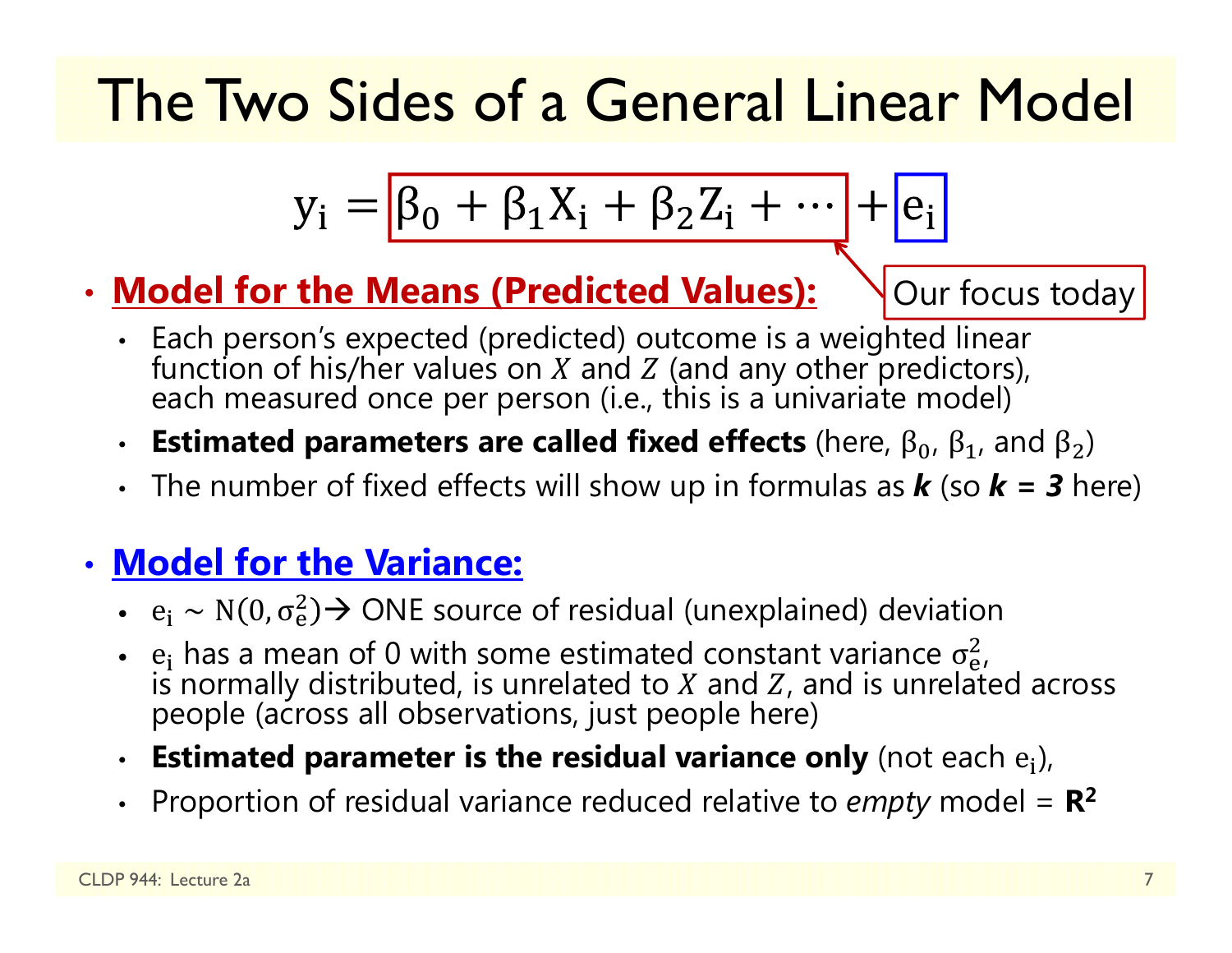# See? You do know the GLM

• The **general linear model** incorporates many different labels of related single-level analyses under one unifying term:

|                                         | Categorical<br>Predictors | Continuous<br>Predictors     | Both Types of<br>Predictors |
|-----------------------------------------|---------------------------|------------------------------|-----------------------------|
| Univariate<br>(one outcome)             | "ANOVA"                   | "Regression"                 | "ANCOVA"                    |
| <b>Multivariate</b><br>$(2 + outcomes)$ | "MANOVA"                  | "Multivariate<br>Regression" | "MANCOVA"                   |

- What these models all have in common is the use of a normal conditional distribution (for the *residuals* that remain after creating conditional outcomes from the model predictors)
- • The use of these words almost always means **estimation** using "**least squares**" (LS), *aka* "**ordinary least squares**" (OLS)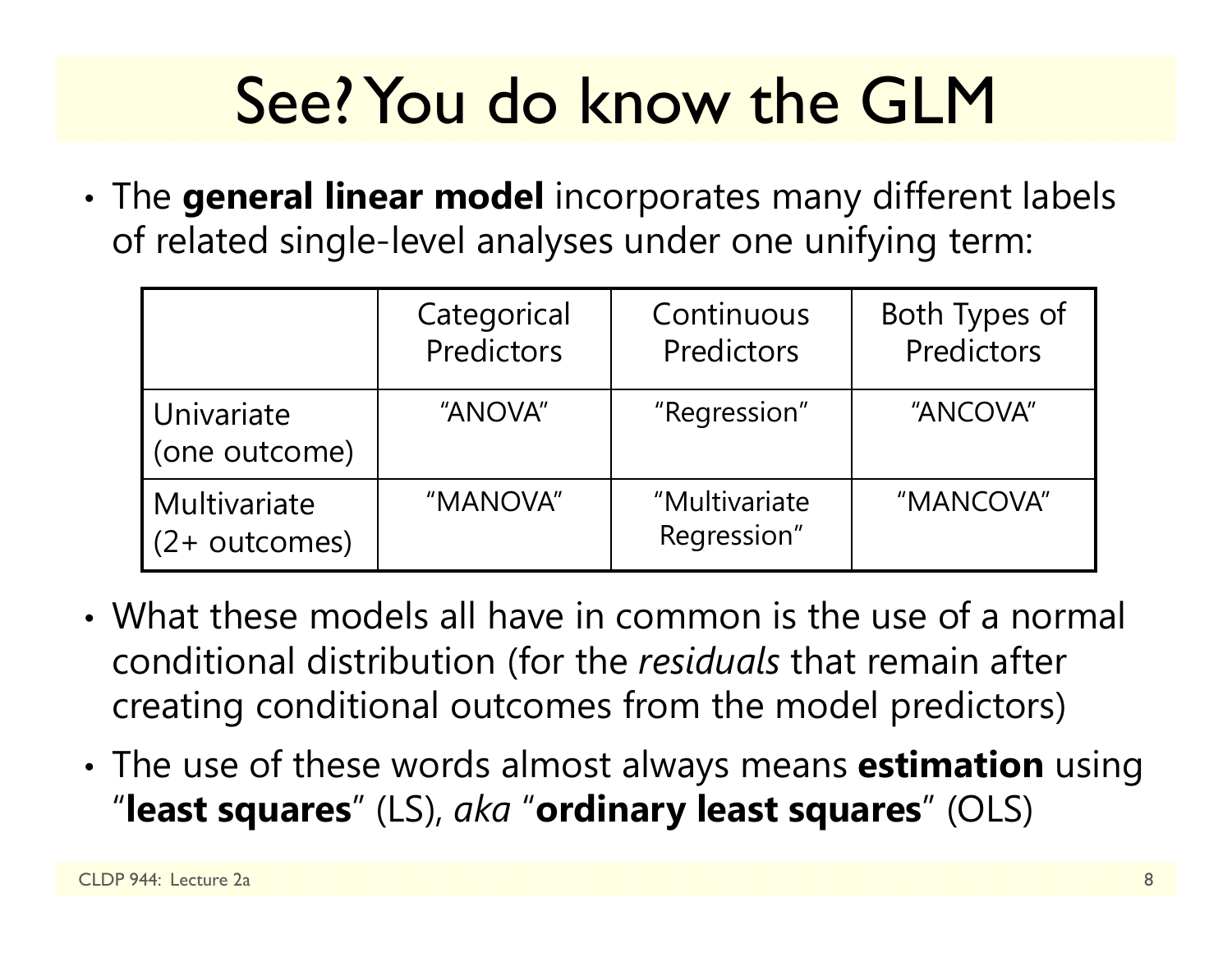## How Estimation Works (More or Less)

- •Most statistical estimation routines do one of three things:
- •• <u>Minimize Something:</u> Typically found with names that have "least" in the title. Forms of **least squares** include "Generalized", "Ordinary", "Weighted", "Diagonally Weighted", "WLSMV", and "Iteratively Reweighted." **Typi**
- • Maximize Something: Typically found with names that have "maximum" in the title. Forms include "**Maximum likelihood**", "ML", "Residual Maximum Likelihood" (REML), "Robust ML". Typically the<br>gold standard of estimators, and what we will use this semester.<br>**REML is the same thing as least squares for complete data.**
- •• <u>Use Simulation to Sample from Something:</u> more recent advances in simulation use resampling techniques. Names include "**Bayesian** Markov Chain Monte Carlo", "Gibbs Sampling", "Metropolis Hastings", "Metropolis Algorithm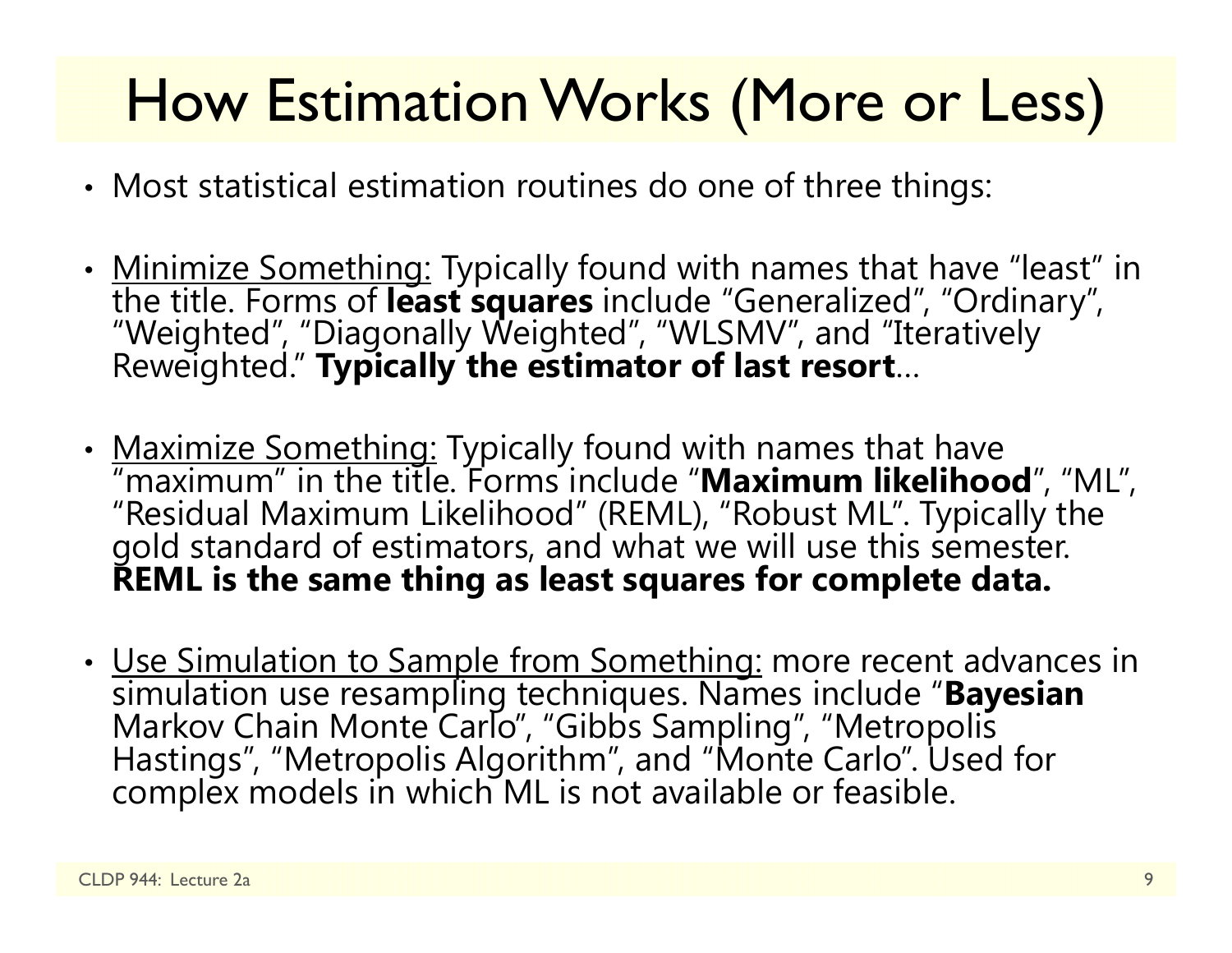# Least Squares (LS) Estimation

| <b>Source</b>                      | Sum of<br><b>Squares (SS)</b>                   | <b>Degrees of</b><br>Freedom (DF)                                                   | <b>Mean Square</b><br>(MS)                | <b>F-ratio</b>                                        |
|------------------------------------|-------------------------------------------------|-------------------------------------------------------------------------------------|-------------------------------------------|-------------------------------------------------------|
| Model (from<br>predictor<br>model) | $SS_{model}$ =<br>$\sum (\beta_0 - y_{pred})^2$ | $DF_{num} =$<br>#fixed effects<br>$-1$ (for $\beta_0$ )                             | $MS_{model}$ =<br>$SS_{model} / DF_{num}$ | $F$ -ratio =<br>$MS_{model}$ /<br>MS <sub>error</sub> |
| Error (from<br>empty model)        | $SS_{error} =$<br>$\sum(y_i - y_{pred})^2$      | $DF_{\text{denom}} = \# \text{people}$<br>- #fixed effects<br>$-1$ (for $\beta_0$ ) | $MSerror =$<br>$SS_{model} / DF_{num}$    |                                                       |
| Total                              | $SS_{total} =$ $SS_{model} + SS_{error}$        | $DF_{\text{total}} =$<br>$DF_{num} + DF_{denom}$                                    |                                           |                                                       |

- MS $_{\text{model}}$  = how much error you reduced per added fixed effect
- MS $_{\rm error}$  = how much error is left, per possible new fixed effect (otherwise known as "residual" or "error" variance)
- •• Compare F-ratio to critical value given DF $_{\rm num}$  and DF $_{\rm denom}$  to get *p*-value for **model R 2** (proportion error variance reduced)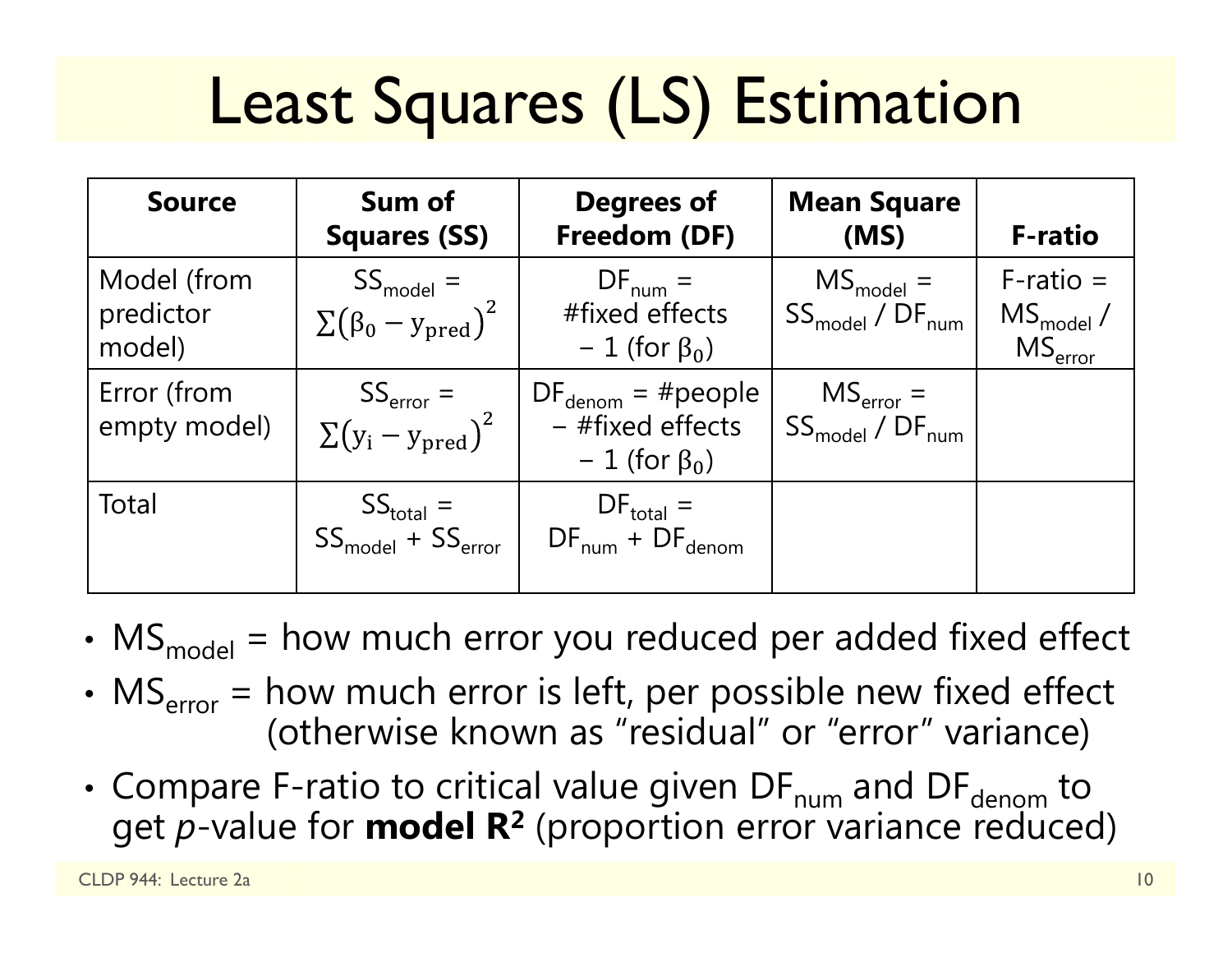# Least Squares (LS) Estimation

- Uses fixed effect estimates that minimize:  $\sum_{\rm i=1}^{\rm N}({\rm e}_{\rm i}^{\rm 2})$  $_{i=1}^N(e_i^2)$ 
	- (Sum of squared residuals across persons)
	- $\triangleright$  Invented c. 1840, can be done via matrix algebra, so it will always work
- • Has "closed form" solution (=easy formula) when used for general linear models (GLM) for single outcomes  $\triangleright$  e<sub>j</sub> ~ N(0, σ<sup>2</sup><sub>e</sub>  $_{\rm e}^{2})\rightarrow$  normal, independent, constant variance
- • For GLM for multiple outcomes, LS quickly becomes useless…
	- $\triangleright$  Cannot handle missing outcomes (listwise-deletes entire person instead)
	- $\triangleright$  Only two options for modeling covariance between outcomes
	- $\triangleright$  Then why do it this way? Dogma + lack of awareness of alternatives...
- For non-normal outcomes, LS can't be used at all…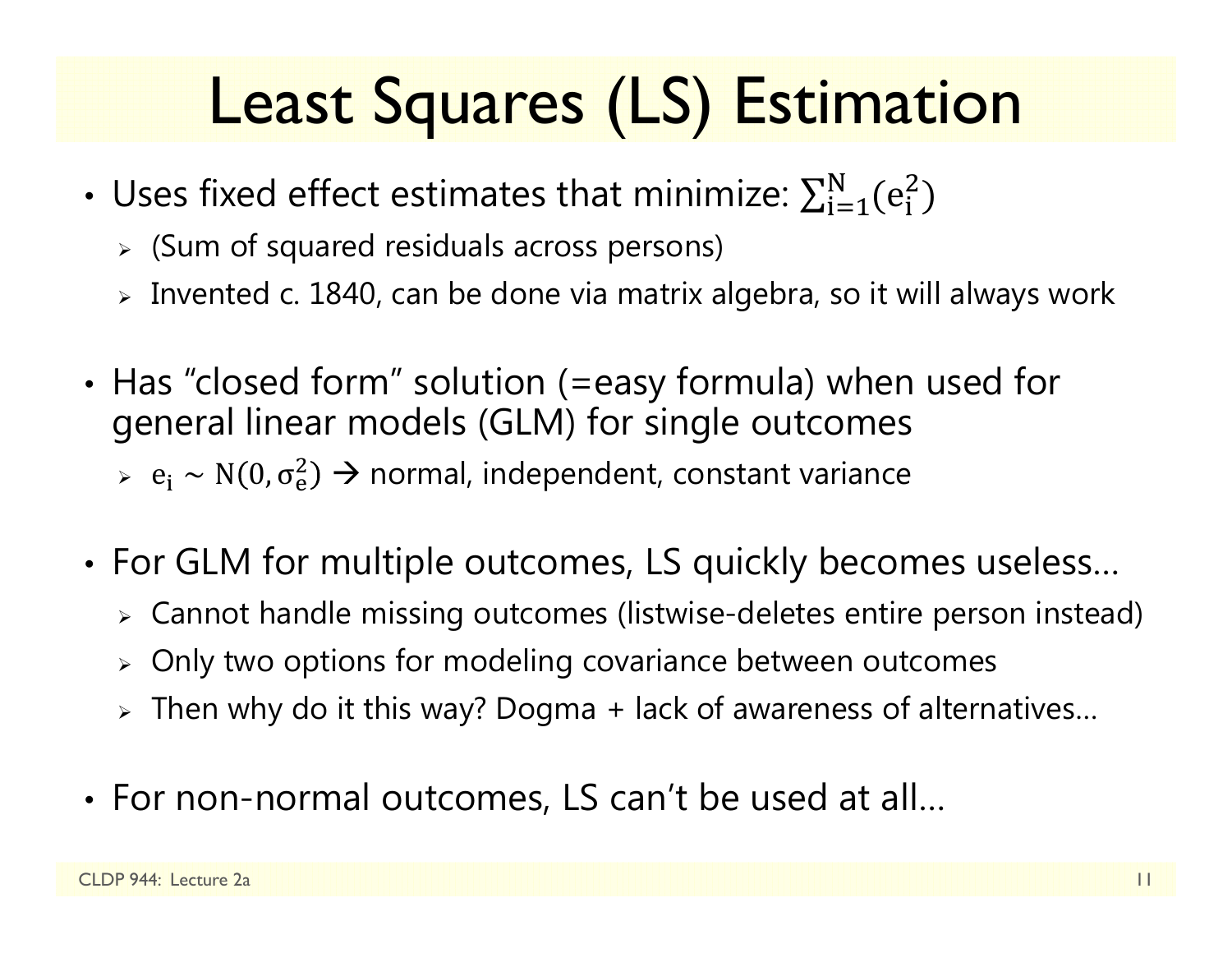# Maximum Likelihood to the Rescue

• Maximum likelihood estimation is better way of finding the model estimates using all the data, and it comes in 2 flavors:

#### •**"Restricted (or residual) maximum likelihood"**

- $\triangleright$  Only available for general linear models or general linear mixed models (that assume normally distributed residuals)
- **REML = LS** given complete outcomes, but it doesn't require them
- > Estimates variances the same way as in LS (accurate)  $\rightarrow$   $\Sigma(y_i y_{pred})$  $\overline{c}$  $N-k$

#### •**"Maximum likelihood" (ML; also called FIML\*)**

- $\triangleright$  Is more general, is available for the above plus for non-normal outcomes and latent variable models (CFA/SEM/IRT)
- $\triangleright$  Is NOT the same as LS: it under-estimates variances by not accounting for the # of estimated fixed effects  $\bm{\rightarrow}$  $\rm \Sigma(y_{i}-y_{pred}$  $\overline{c}$ N
- •*\*FI = Full information it uses all original data (they both do)*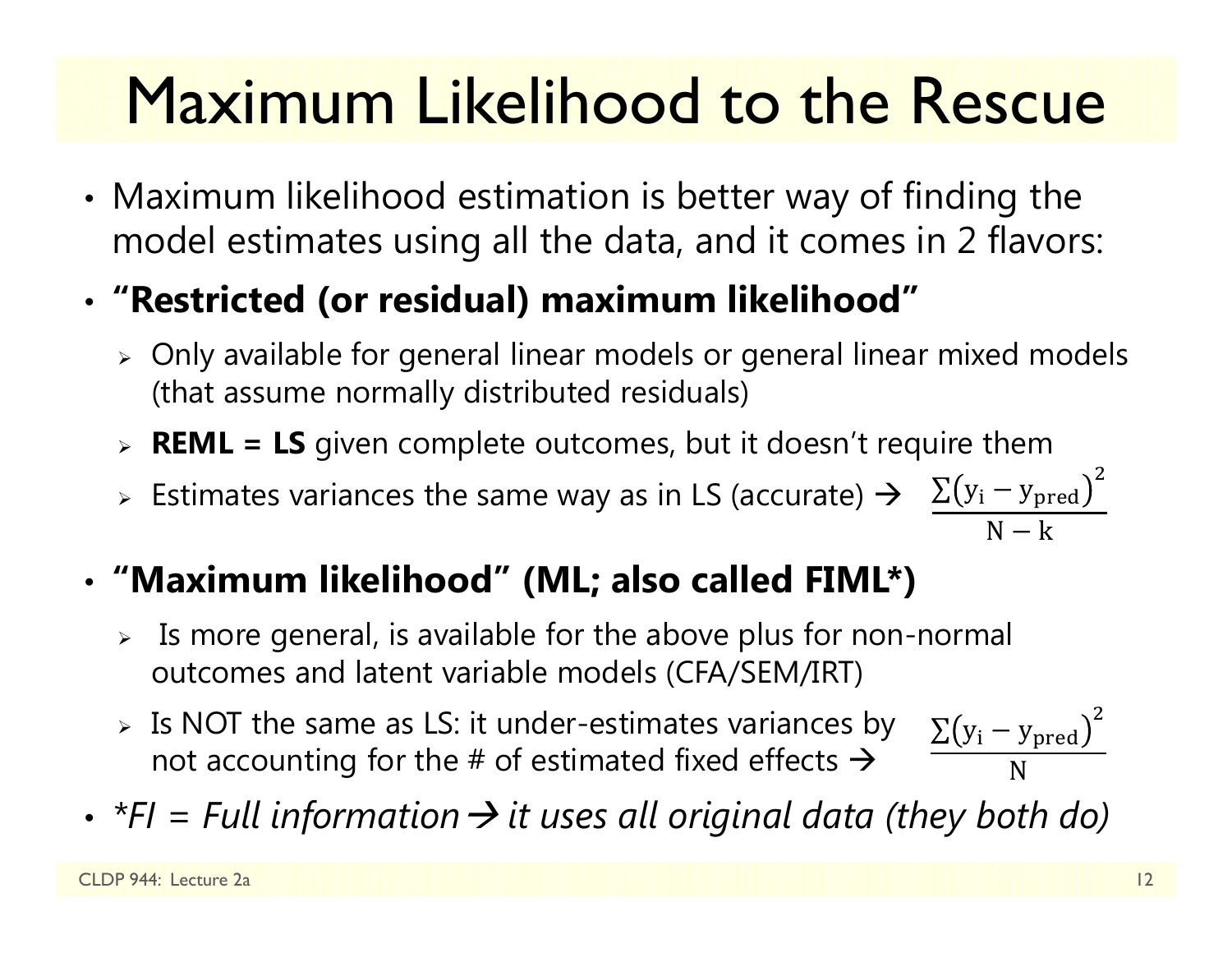# Maximum Likelihood to the Rescue

- Even though REML = LS for complete outcomes, we will begin by using software based in REML instead of LS
	- In SPSS, SAS, or STATA: one routine called **"MIXED"** instead of separate routines for GLM, REGRESSION, or ANOVA (or t-tests)
	- $\triangleright$  So "sums of squares" and "mean squares" are no longer provided
- • Why use MIXED?
	- **Big-time convenience**: MIXED has options to produce fixed effects that are model-implied, but not directly given (e.g., pairwise comparisons, simple slopes of interactions)
	- **Model comparisons** (F-test for change in R 2 from new effects) can be requested in a single step for any combination of effects
	- > Generalizability: We can estimate univariate or multivariate models for normal outcomes using the same MIXED routine
	- For **non-normal outcomes**, there are parallel routines in SAS (GLIMMIX) and STATA (several), but not in SPSS ("pseudo-ML")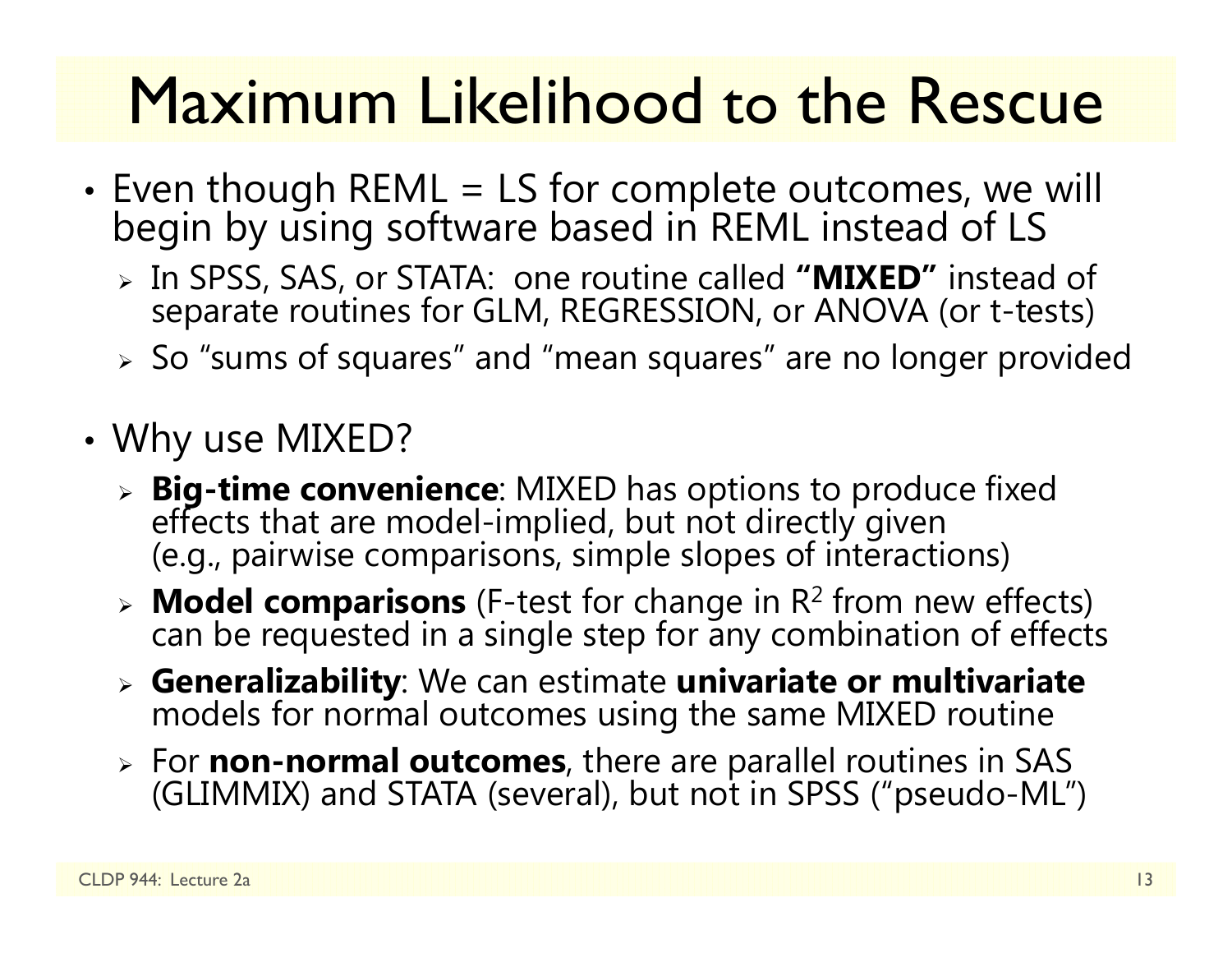# Intermediate Summary

#### • **What is** *not* **new:**

- We will be starting with the same kind of general linear univariate models for single outcomes per person (regression, ANOVA, ANCOVA) you already know…
- We will examine main effects (today) and interaction terms (later this semester) among all kinds of predictors

#### • **What** *is* **new:**

 $\triangleright$  Rather than finding the fixed effects and residual variance through least squares (which yields sums of squares, mean squares, and so forth), the program will find them using restricted maximum likelihood, of which least squares is a special case with limited applicability…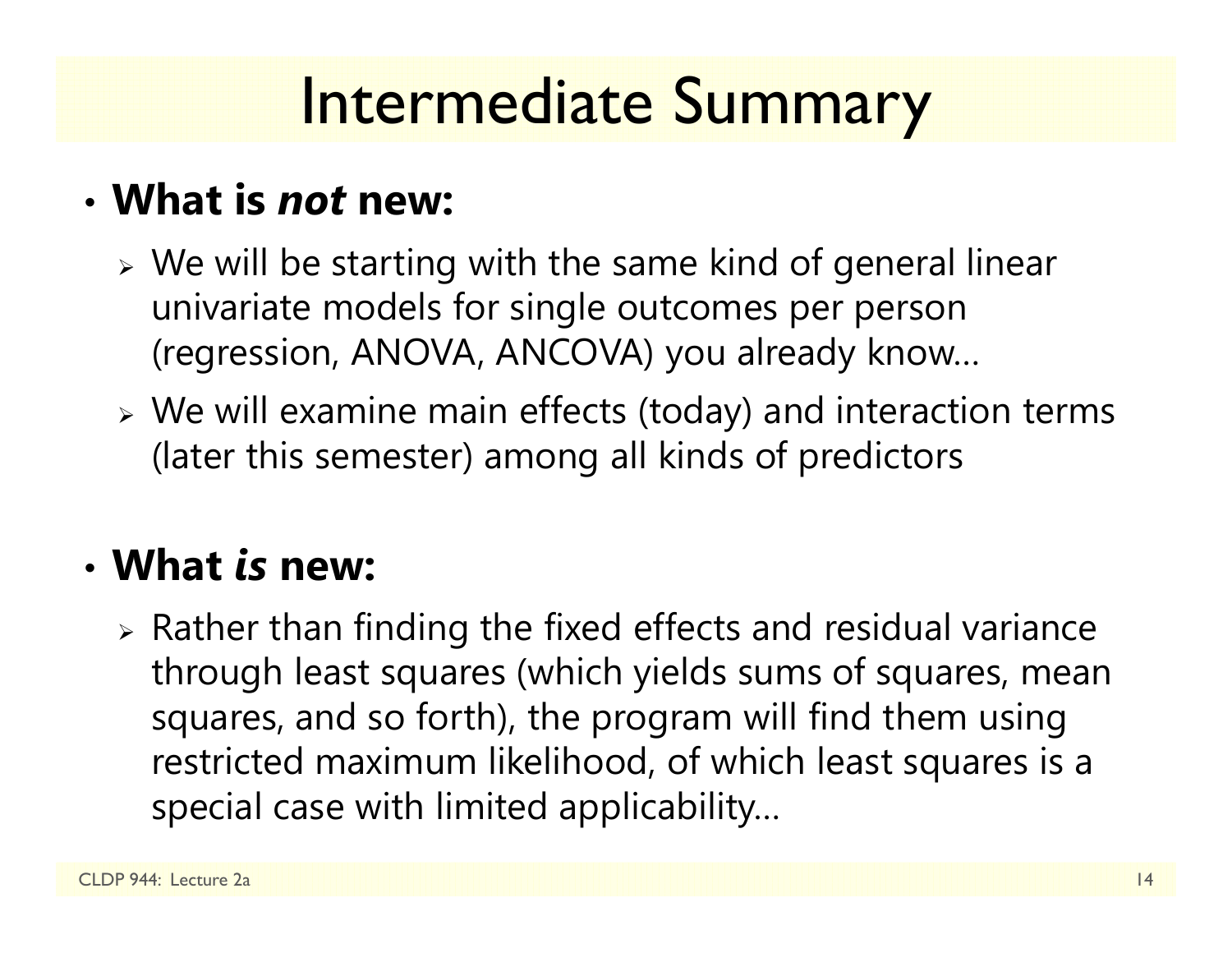# Testing Significance of Fixed Effects (of Predictors) in the Model for the Means

- • Any single-df **fixed effect** has 4-5 relevant pieces of output:
	- **Estimate** = best guess for the fixed effect from our data
	- **Standard Error** = precision of fixed effect estimate (quality of most likely estimate)
	- *t***-value or**  *z***-value** = Estimate / Standard Error
	- *p***-value** = probability that fixed effect estimate is ≠ 0
	- **95% Confidence Interval** = Estimate ± 1.96\*SE = range in which true (population) value of estimate is expected to fall 95% of the time
- •• Compare test statistic (*t* or *z*) to critical value at chosen level of significance (known as alpha): this is a "**univariate Wald test** "
- Whether the p-value is based on t or z varies by program...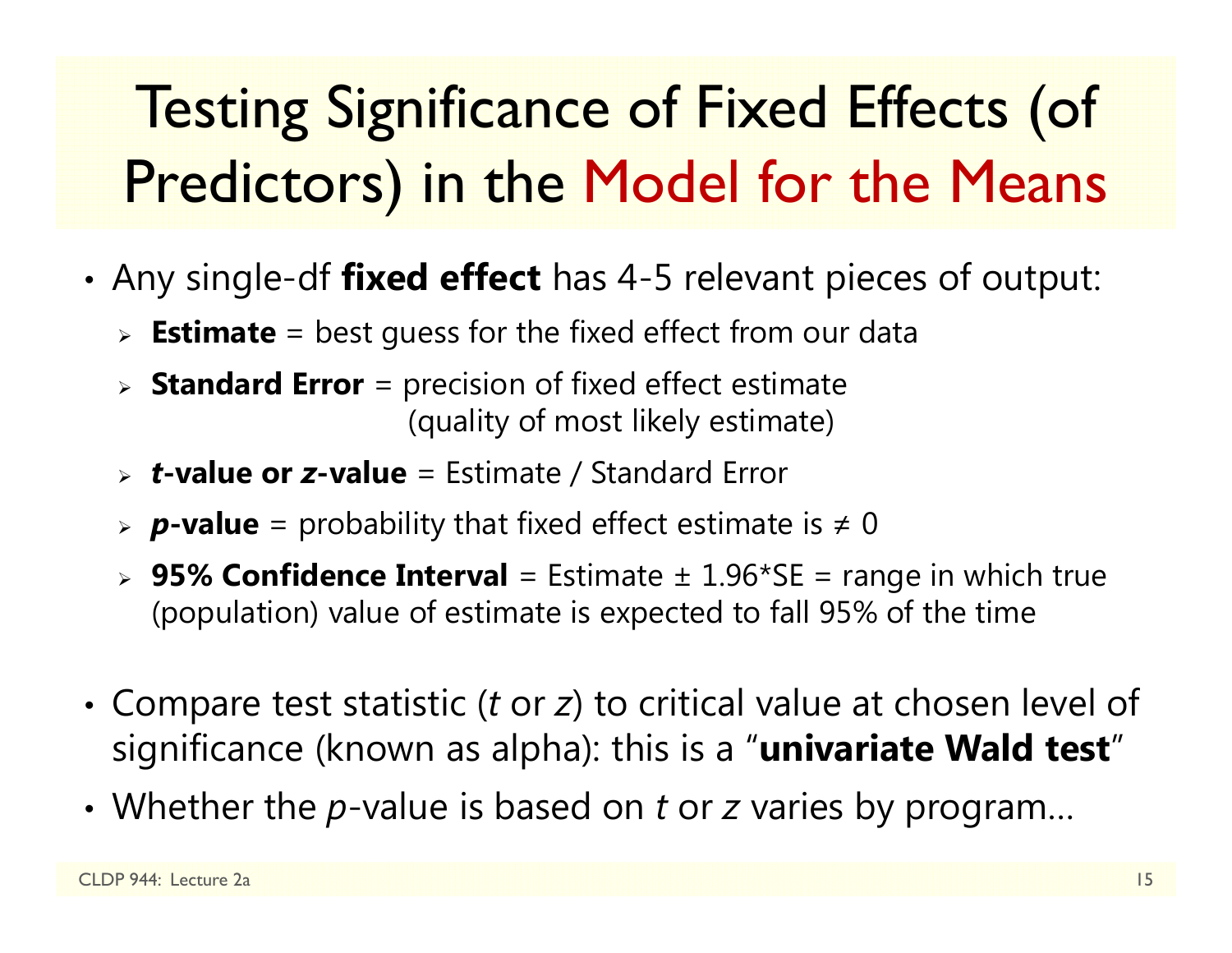# Evaluating Significance of Fixed Effects

Fixed effects can be tested via **Wald** tests: the ratio of its estimate/SE forms a statistic we compare to a distribution

|                                                                                        | Denominator DF<br>is infinite<br>(Proper Wald test) | Denominator DF is<br>estimated instead<br>("Modified" Wald test) |
|----------------------------------------------------------------------------------------|-----------------------------------------------------|------------------------------------------------------------------|
| Numerator $DF = 1$<br><i>(test one fixed effect)</i> is<br><b>Univariate Wald Test</b> | use z distribution<br>(Mplus, STATA)                | use <b>t</b> distribution<br>(SAS, SPSS)                         |
| Numerator $DF > 1$<br>(test $2+$ fixed effects) is<br><b>Multivariate Wald Test</b>    | use $\chi^2$ distribution<br>(Mplus, STATA)         | use <b>F</b> distribution<br>(SAS, SPSS)                         |
| Denominator DF<br>options                                                              | not applicable, so<br>DDF is not given              | SAS, STATA 14: BW, KR<br>SAS, STATA 14, SPSS:<br>Satterthwaite   |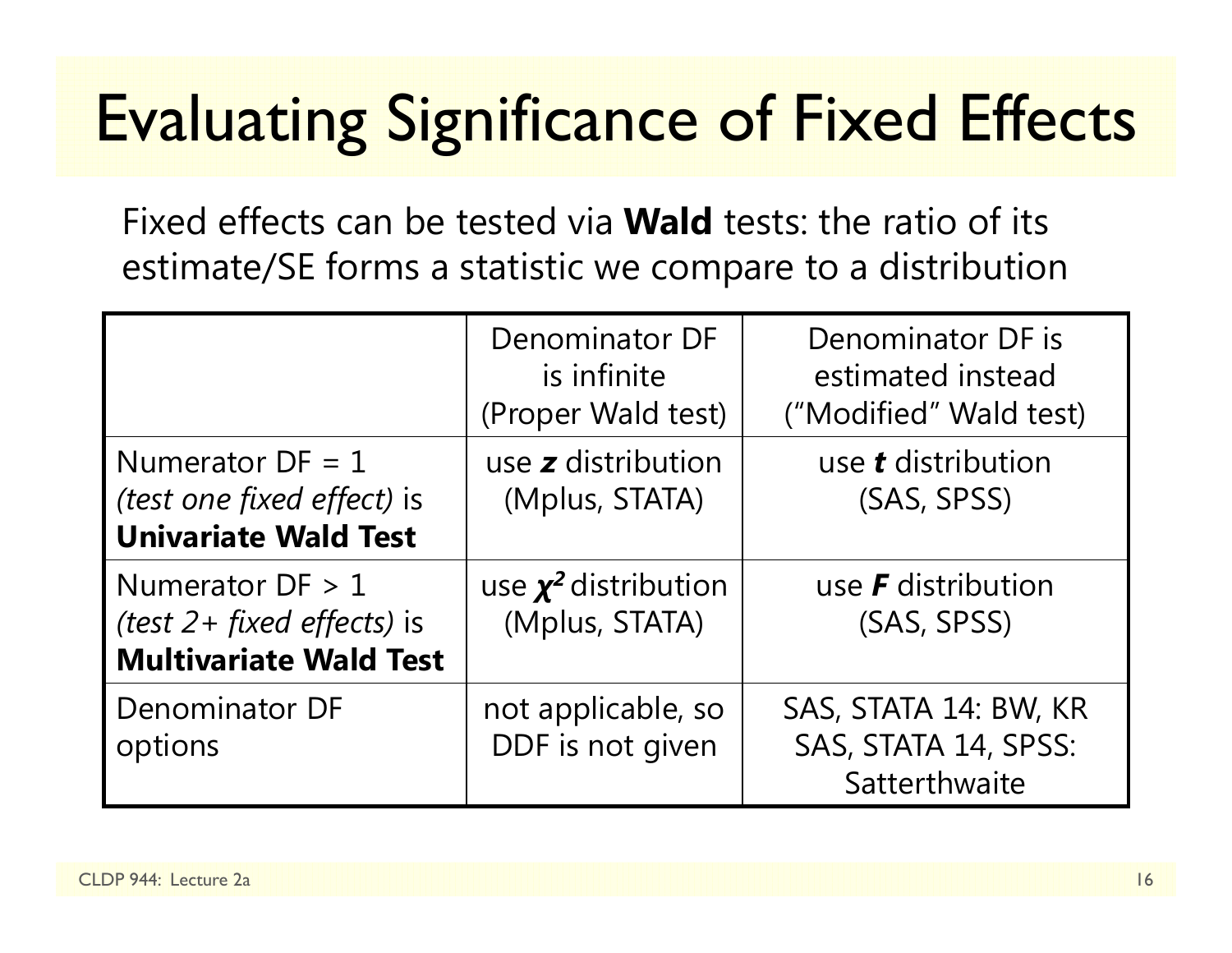# Standard Errors for Fixed Effects

• Standard Error (SE) for fixed effect estimate  $β_χ$ Standard Error (SE) for fixed effect estimate  $\beta_\chi$  in a one-predictor<br>model (remember, SE is like the SD of the estimated parameter):

> $\text{SE}_{\beta_{\text{X}}}$ ൌ residual variance of Y variance of X\*(N–k

• When more than one predictor is included, SE turns into:

$$
SE_{\beta_X} = \sqrt{\frac{\text{residual variance of Y}}{\text{Var}(X) * (1 - R_X^2) * (N - k)}}
$$

 $R_{\rm X}^2$  for by other predictors, so  $\frac{2}{x}$  = X variance accounted  $1 - R_X^2$  $X<sub>X</sub>$  = unique X variance

- So all things being equal, SE is smaller when:
	- More of the outcome variance has been reduced (better model)
		- So fixed effects can become significant later if  $R<sup>2</sup>$  is higher then
	- $\triangleright$  The predictor has less covariance with other predictors (less collinearity)
		- Best case scenario: X is uncorrelated with all other predictors
- If SE is smaller  $\rightarrow$  *t*-value or *z*-value is bigger $\rightarrow$  *p*-value is smaller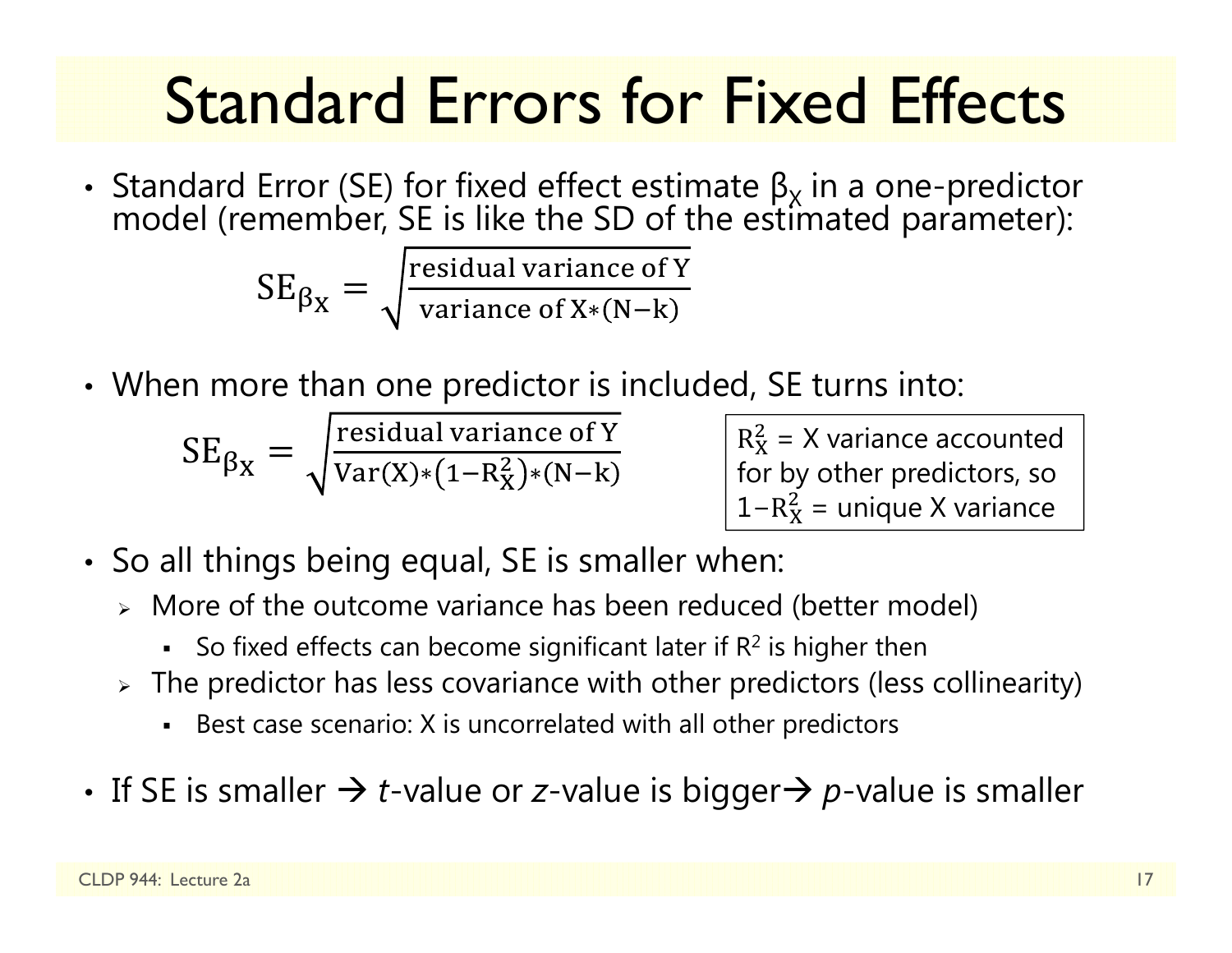# Multivariate Wald Tests of Fixed Effects

- •Tests for significance of **multiple fixed effects** at once
- • $\bm{\cdot}$  Special cases you already know:
	- $\triangleright$  "Omnibus" F-test for the effect of a grouping variable
	- $\triangleright$  F-Test of Model R<sup>2</sup> or change in R<sup>2</sup> in hierarchical regression
- •• Available for sets of fixed effects of \*any\* type via CONTRAST statements (in SAS, SPSS, STATA, or Mplus)
	- $\triangleright$  Separate each fixed effect by commas to indicate separate DF
- •• For example:  $y_i = \beta_0 + \beta_1(X_{1i}) + \beta_2(X_{2i}) + e_i$

**PROC MIXED DATA=work.dataname ITDETAILS METHOD=REML; MODEL y = x1 x2 / SOLUTION ; CONTRAST "F-Test with df=2 of Model R2" x1 1, x2 1 ; RUN;**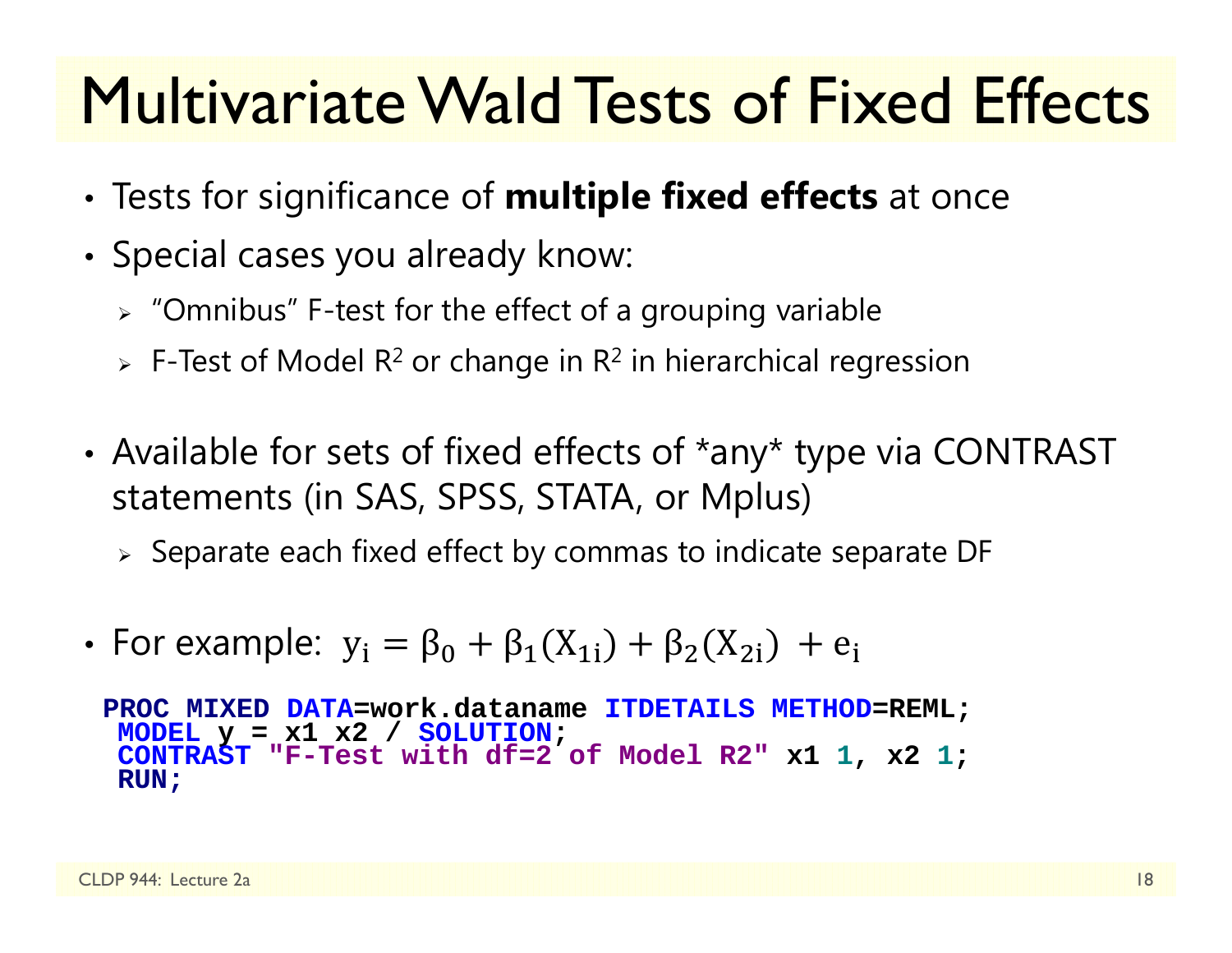# Representing the Effects of Predictors

- • From now on, we will think carefully about exactly **how** the **predictor variables** are entered into the **model for the means**  (i.e., by which a predicted outcome is created for each person)
- • Why don't people always care? Because the scale of predictors:
	- $\triangleright$  Does NOT affect the amount of outcome variance accounted for (R<sup>2</sup>)
	- $\triangleright\;$  Does NOT affect the outcomes values predicted by the model for the means (so long as the same predictor fixed effects are included)
- • Why should this matter to us?
	- *Because the Intercept = expected outcome when all predictors = 0*
	- $\triangleright$  Can end up with nonsense values for intercept if X = 0 isn't in the data, so we need to change the scale of the predictors to include 0
	- $\triangleright$  Scaling becomes more important once interactions are included or once random intercepts are included (i.e., variability around fixed intercept)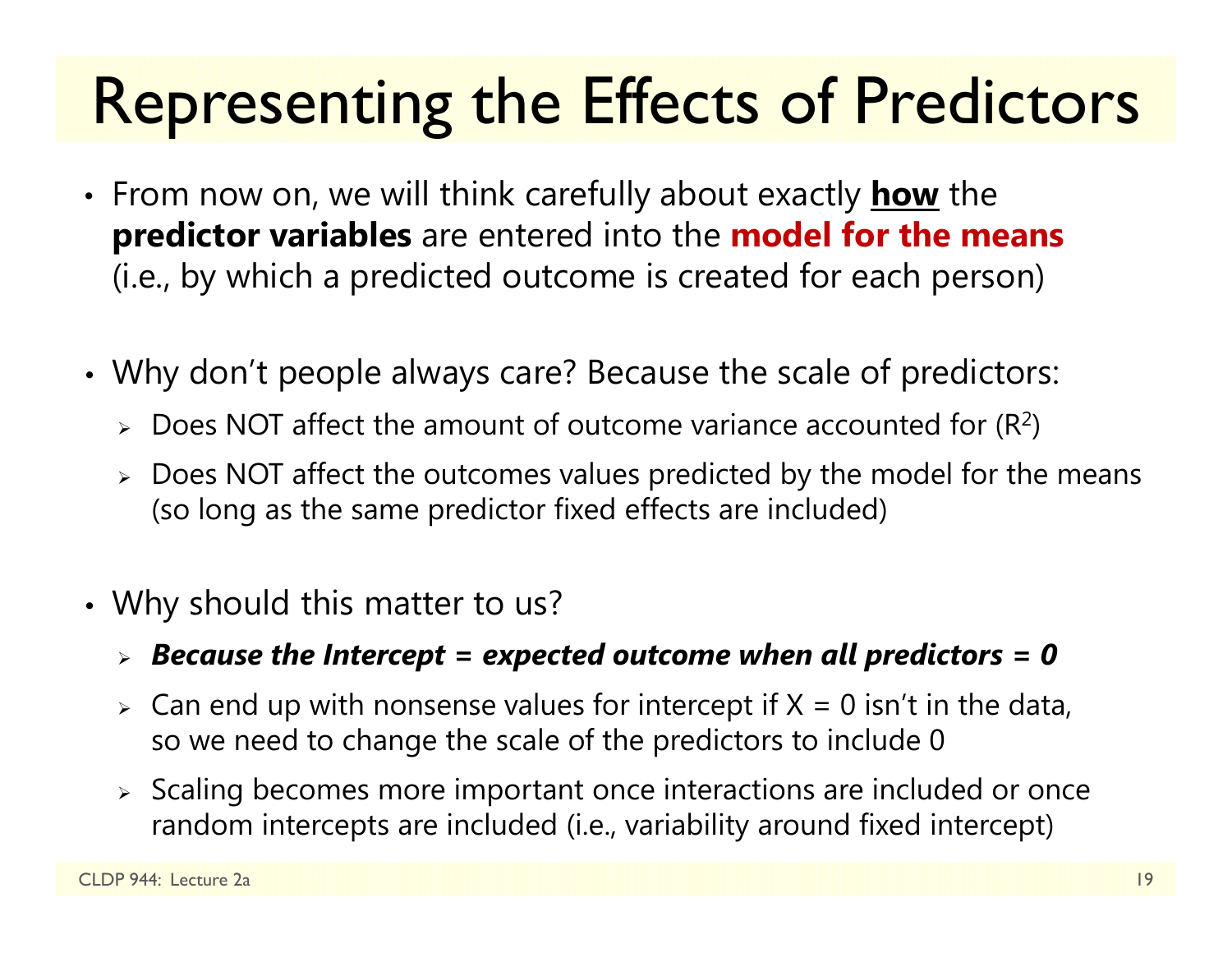# Why the Intercept  $\boldsymbol{\beta}_0$ \*Should\* Be Meaningful…



**This is a very detailed map… But what do we need to know to be able to use the map at all?**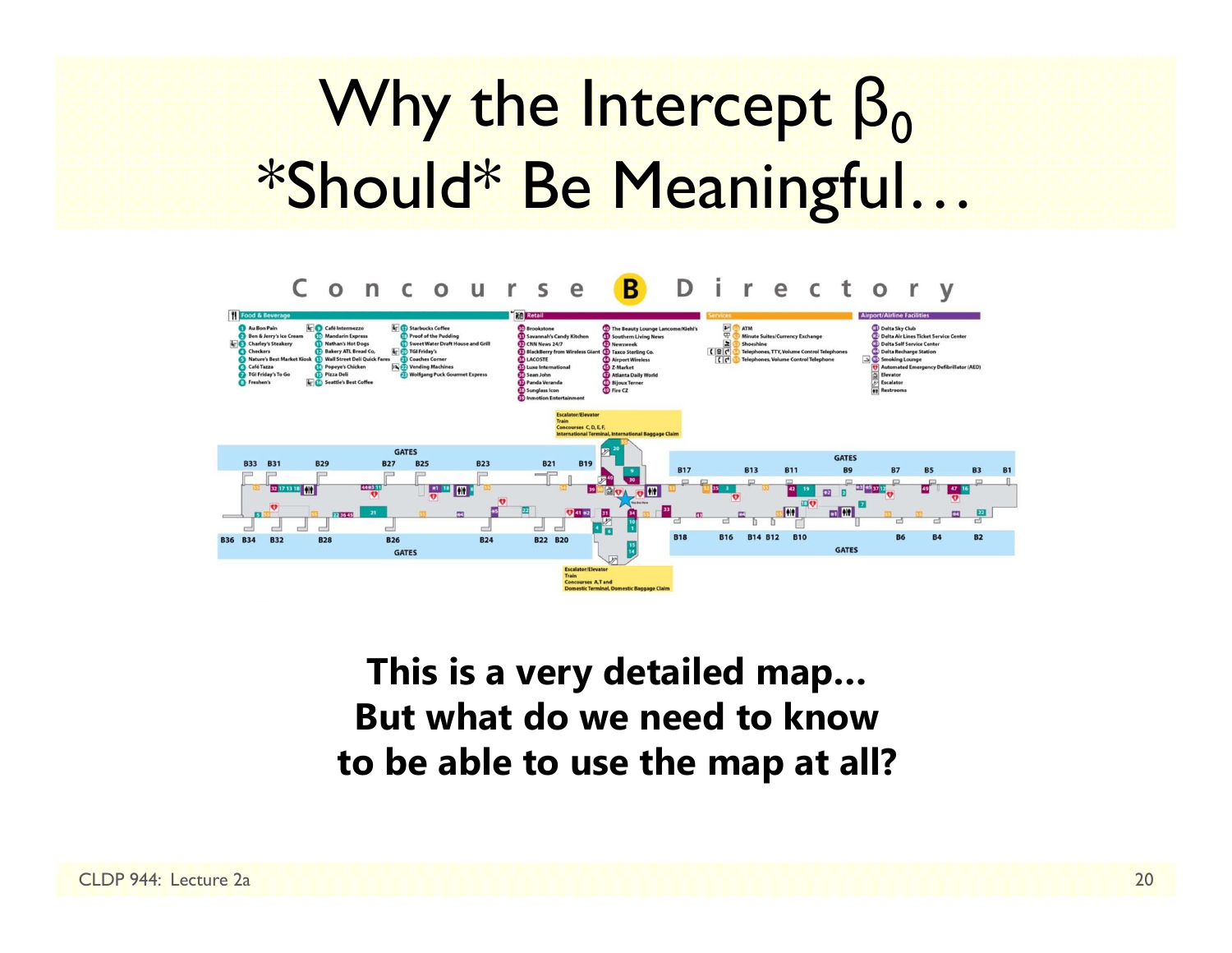## What the Intercept  $\beta_0$  \*Should\* Mean to You…

The model for the means will describe what happens to the predicted outcome Y  $\frac{9}{5}$ "as X increases" or"as Z increases" and so forth…



But you won't know what the predicted outcome is supposed to be unless you know where the predictor variables are starting from!

Therefore, the **intercept** is the "**YOU ARE HERE** " sign in the map of your data… so it should be somewhere in the map\*!

\* There is no *wrong* way to center (or not), only *weird* …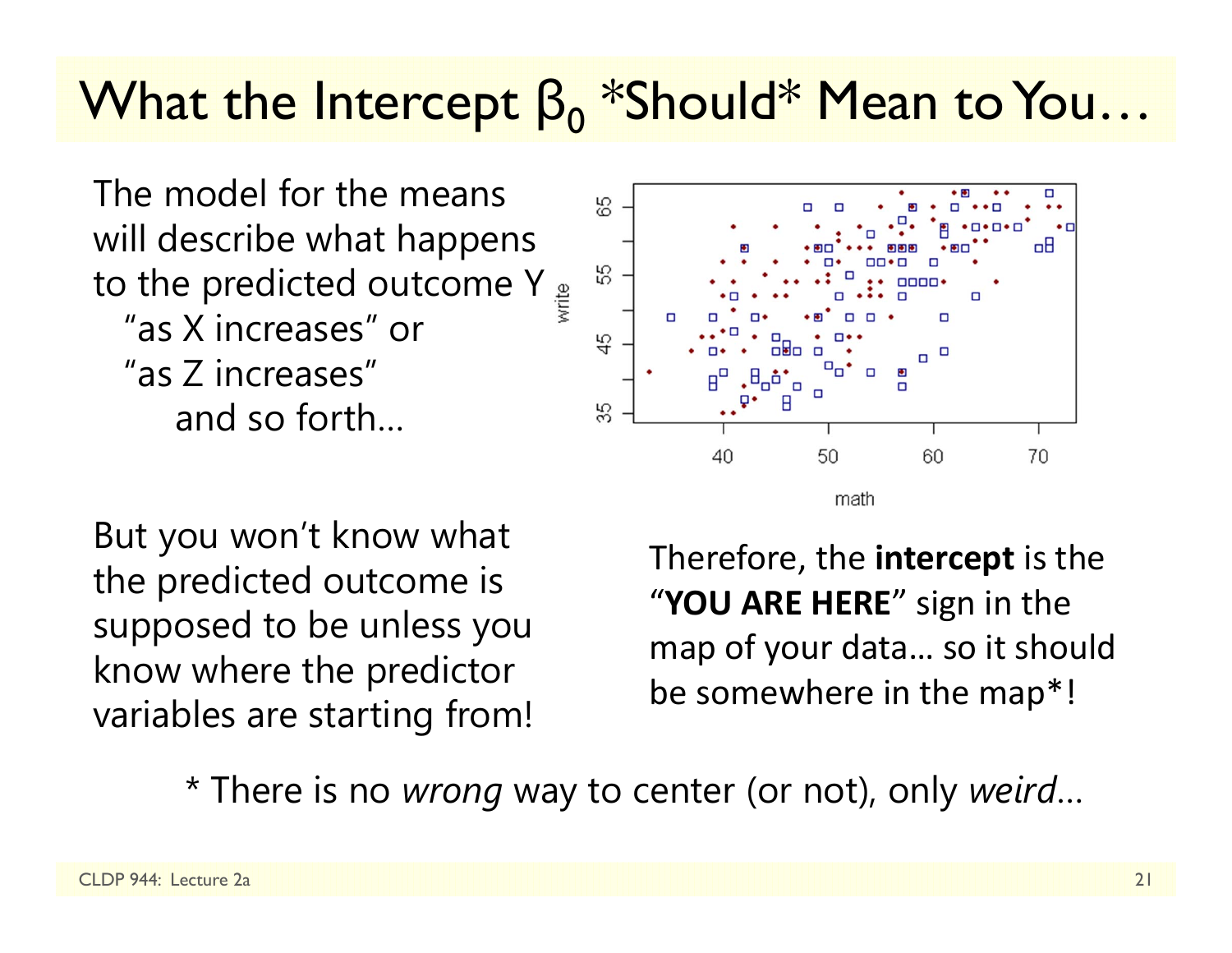# What if I want a different intercept?

- •Choosing a location for your model-estimated intercept does not lock you into only that location…
- **ESTIMATE statements (in SAS) to the rescue!**
	- **TEST in SPSS, LINCOM in STATA, NEW in Mplus**
- •These statements allow to you to request model-predicted fixed effects for any values of your predictors (i.e., new intercept values = predicted outcomes)
- •• Rules for ESTIMATE-type statements:
	- $\triangleright$  If you want a predicted outcome, you must include the intercept
	- $\triangleright$  Variable names sometimes refer to their predictor values, and sometimes to their model fixed effects, depending on what is being estimated
	- $\triangleright$  The default value for continuous predictors is 0
	- $\triangleright\;$  The default value for categorical predictors varies by program
		- Sometimes the mean across groups (SAS), or requires an input explicitly (SPSS)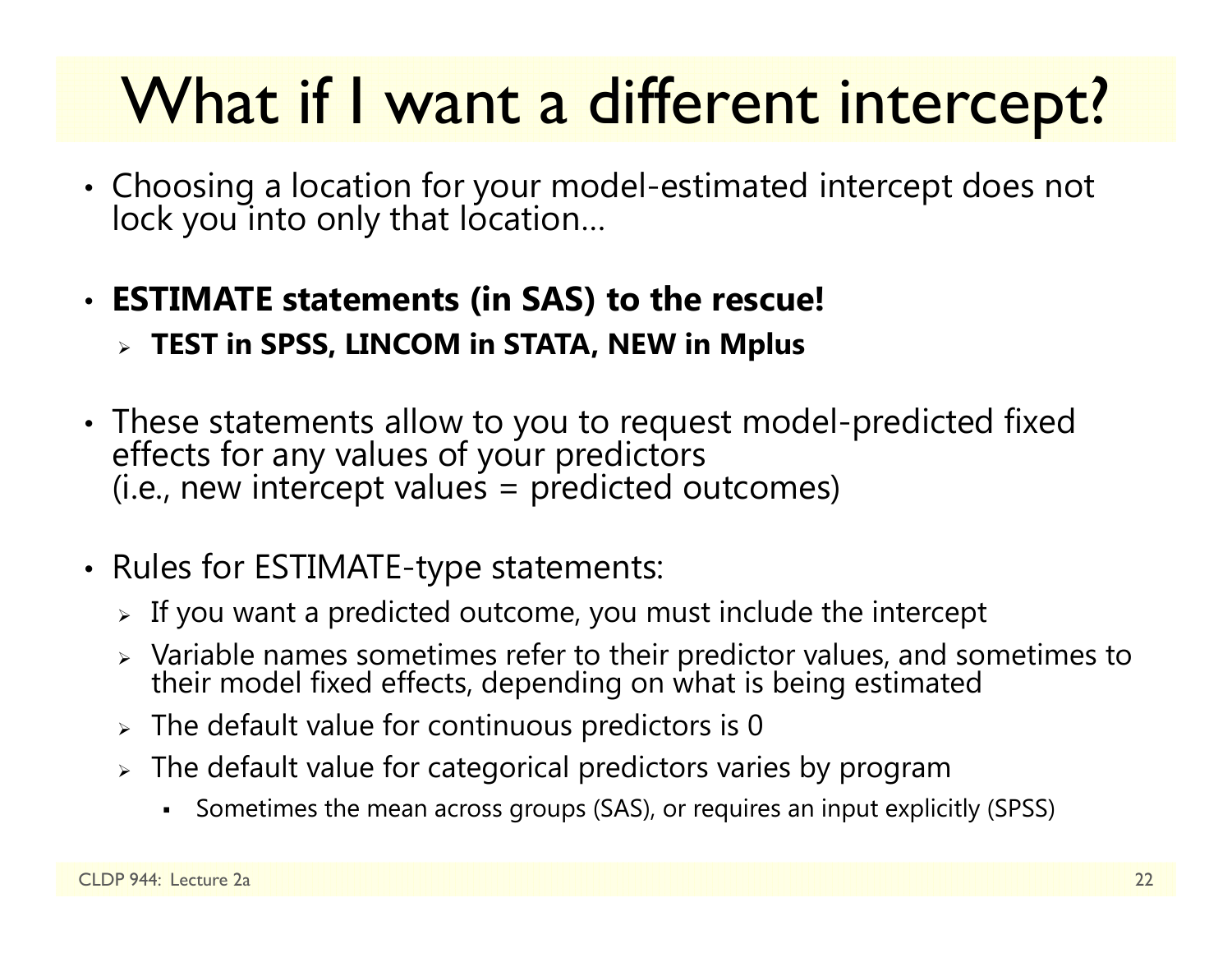# Continuous Predictors

- For **continuous** (quantitative) predictors, **we** will make the intercept interpretable by **centering** (new variable goes in the equation):
	- **Centering** = subtract a constant from each person's variable value so that **the 0 value** falls within the range of the new centered predictor variable
	- $\triangleright$  Typical  $\rightarrow$  Center around predictor's mean: Centered  $\mathrm{X}_1 = \mathrm{X}_1 \mathrm{X}_1$ 
		- ш - Intercept is then expected outcome for "average  $\mathsf{X}_1$  person"
	- $\triangleright$  Better  $\rightarrow$  Center around meaningful constant  $\mathit{C}$ : Centered  $\mathtt{X}_1 = \mathtt{X}_1 \mathit{C}$ 
		- Intercept is then expected outcome for person with that constant (even 0 may be ok)
- ESTIMATE statements can be used to request predicted outcomes (i.e., intercepts) for specific combinations of predictor values
- For example:  $y_i = \beta_0 + \beta_1(X_{1i} 10) + \beta_2(X_{2i} 5) + e_i$

**PROC MIXED DATA=work.dataname ITDETAILS METHOD=REML; MODEL y = x1c x2c / SOLUTION ; CONTRAST "F-Test with df=2 of Model R2" x1c 1, x2c 1 ; ESTIMATE "Pred Y if X1=10, X2=5" intercept 1 x1c 0 x2c 0; ESTIMATE "Pred Y if X1= 8, X2=4" intercept 1 x1c -2 x2c -1 ; ESTIMATE "Pred Y if X1= 8, X2=6" intercept 1 x1c -2 x2c 1; ESTIMATE "Pred Y if X1=12, X2=4" intercept 1 x1c 2 x2c -1 ; ESTIMATE "Pred Y if X1=12, X2=6" intercept 1 x1c 2 x2c 1; RUN;**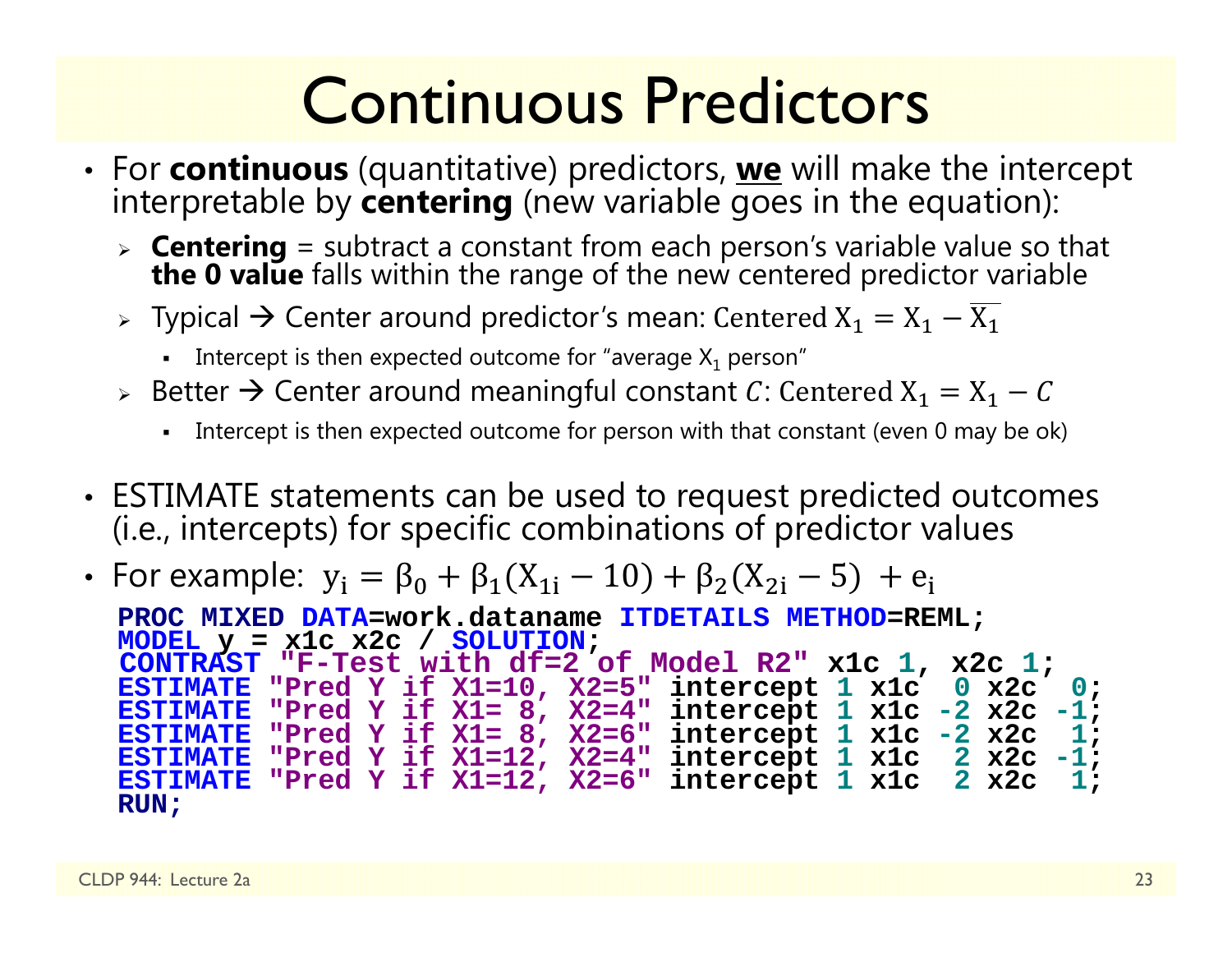# Categorical (Grouping) Predictors

- • For **categorical** predictors, **either we or the program** will make the intercept interpretable by making a **reference group**
	- $\triangleright$  Which is more convenient depends on what's in the rest of the model
- • **If you create your own reference group via the following, the program treats the new predictor variables as "continuous" even if they represent group differences!**
	- **To do it yourself: Denote a reference group** by giving it a 0 value on all predictor variables created from the original grouping variable, then  $\beta_0$  = expected outcome for that reference group specifically
	- Accomplished via "dummy coding" (aka, "reference group coding") → Two-group example using *Gender*: 0 = Men, 1 = Women (or  $0 =$  Women,  $1 =$  Men)
	- $\triangleright$  Alternative approach I usually do not like to use:
		- → "Contrast/effect coding"→ Gender: -0.5 = Men, 0.5 = Women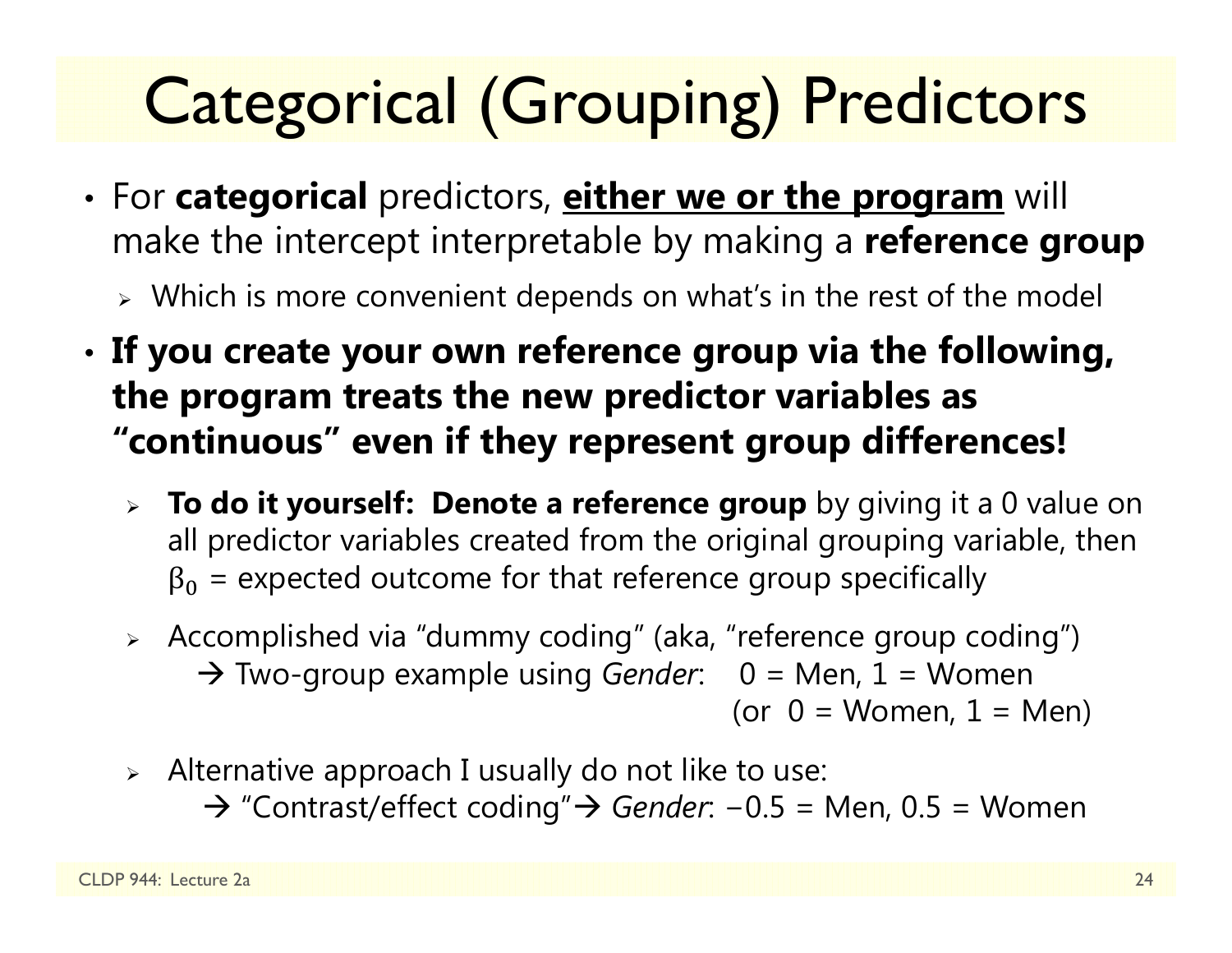### Categorical Predictors Modeled as Continuous

#### •For 2+groups, need: *dummy codes = #groups − 1*

- "Treatgroup" variable: Control=0, Treat1=1, Treat2=2, Treat3=3
- $\triangleright$  Variables:  $\triangleright$  Variables:  $d1 = 0, 1, 0, 0 \rightarrow$  difference between Control and T1 *d2*= 0, 0, 1, 0  $\,\rightarrow$  difference between Control and T2  $d$ 3= 0, 0, 0, 1  $\,\rightarrow$  difference between Control and T3
- **d1, d2, and d3 are then continuous variables** as far as the program is concerned, which implies the following:
	- **All predictors** that distinguish the groups (e.g., d1, d2, d3) MUST be in the model to get these specific group-difference interpretations!
		- e.g., MODEL  $\mathbf{y}$  = d1  $\rightarrow$  d1 = difference between T1 and mean of C,T2,T3
	- Fixed effects for these dummy codes will not *directly* tell you about differences among non-reference groups…
		- Г ■ e.g., **MODEL**  $\mathbf{y}$  = d1 d2 d3 → won't give differences among T1,T2,T3
		- … But you can still get them: **ESTIMATE** statements to the rescue!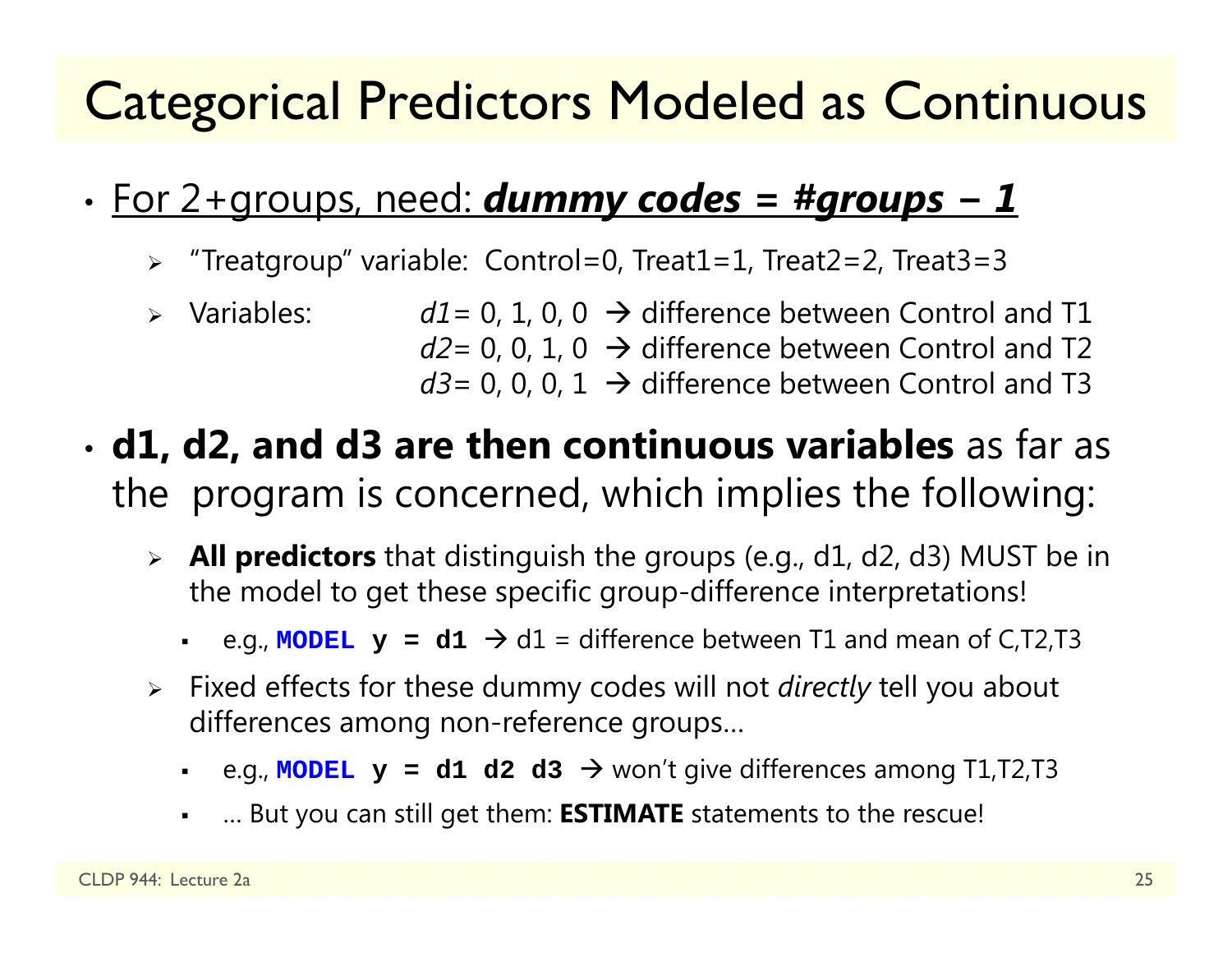### Categorical Predictors Modeled as Continuous

- Model:  $y_i = \beta_0 + \beta_1 d1_i + \beta_2 d2_i + \beta_3 d3_i + e_i$ 
	- "Treatgroup" variable: Control=0, Treat1=1, Treat2=2, Treat3=3
	- $\triangleright$  New variables  $dl = 0, 1, 0, 0 \rightarrow$  difference between Control and T1 to be created  $d2=0$ , 0, 1, 0  $\rightarrow$  difference between Control and T2 for the model:  $d3=0$ , 0, 0, 1  $\rightarrow$  difference between Control and T3
- • How does the model give us **all possible group differences**? By determining each group's mean, and then the difference…

| <b>Control Mean</b><br><b>Treatment 1</b><br>(Reference)<br>Mean |                         | <b>Treatment 2</b><br><b>Mean</b> | <b>Treatment 3</b><br><b>Mean</b> |  |
|------------------------------------------------------------------|-------------------------|-----------------------------------|-----------------------------------|--|
|                                                                  | $\beta_0 + \beta_1 d_1$ | $\beta_0 + \beta_2 d2_i$          | $\beta_0 + \beta_3 d3_i$          |  |

• The model for the 4 groups directly provides 3 differences (control vs. each treatment), and indirectly provides another 3 differences (differences between treatments)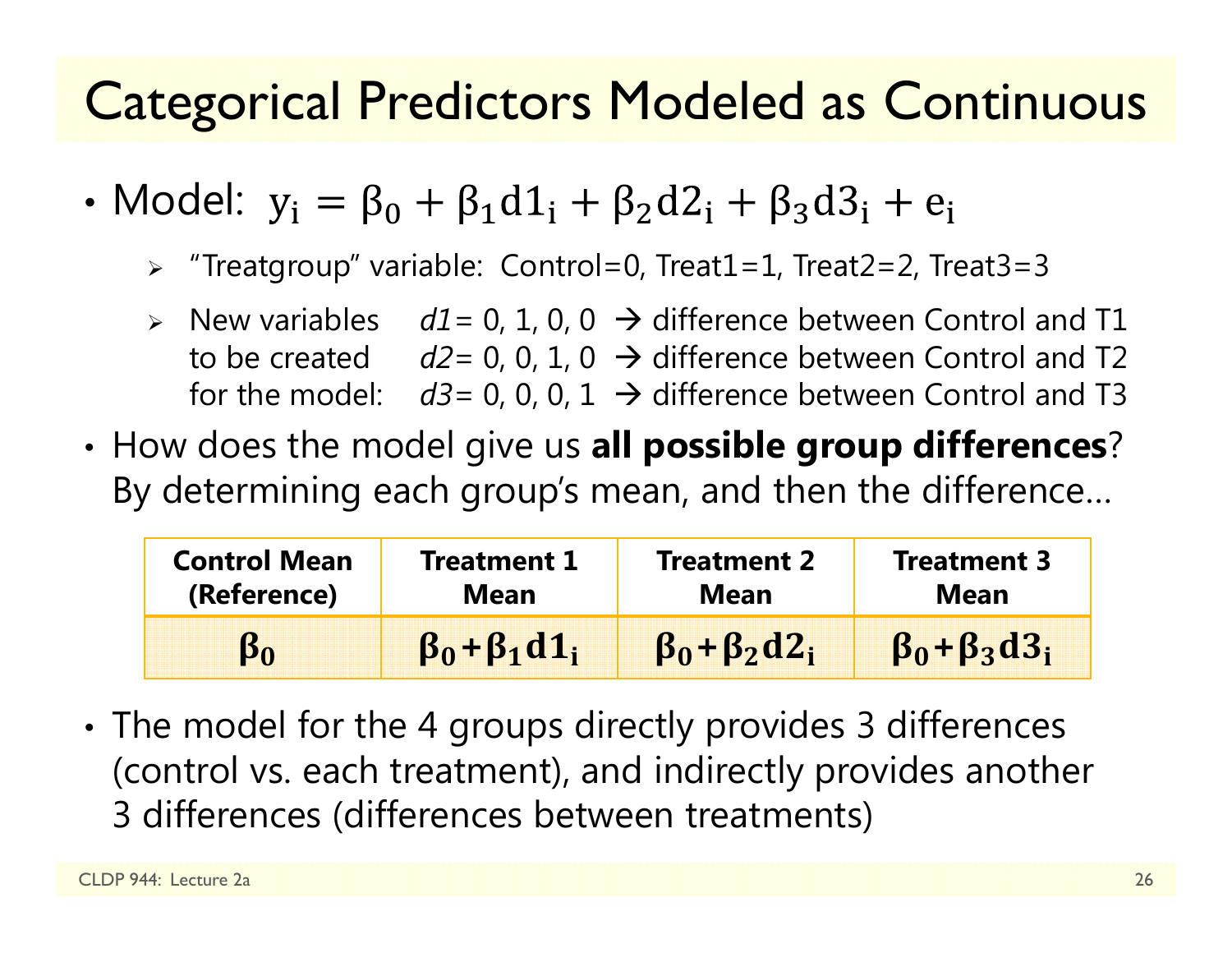### Categorical Predictors Modeled as Continuous

• Model:  $y_i = \beta_0 + \beta_1 d1_i + \beta_2 d2_i + \beta_3 d3_i + e_i$ 

| <b>Control Mean</b><br>(Reference)                   | <b>Treatment 1</b><br><b>Treatment 2</b><br><b>Mean</b><br><b>Mean</b> |                          | <b>Treatment 3</b><br><b>Mean</b> |  |
|------------------------------------------------------|------------------------------------------------------------------------|--------------------------|-----------------------------------|--|
| $\beta_0 + \beta_1 d_1$<br>$\beta_0$                 |                                                                        | $\beta_0 + \beta_2 d2_i$ | $\beta_0 + \beta_3 d3_i$          |  |
|                                                      |                                                                        | Alt Group Ref Group      | <b>Difference</b>                 |  |
| • Control vs. $T1 = (\beta_0 + \beta_1) - (\beta_0)$ |                                                                        |                          | $=\beta_1$                        |  |
| • Control vs. T2 = $(\beta_0 + \beta_2) - (\beta_0)$ |                                                                        |                          | $= \beta_2$                       |  |
| • Control vs. T3 = $(\beta_0 + \beta_3) - (\beta_0)$ |                                                                        |                          | $= \beta_3$                       |  |
| • T1 vs. $T2 =$                                      | $(\beta_0 + \beta_2) - (\beta_0 + \beta_1)$                            |                          | $= \beta_2 - \beta_1$             |  |
| • $T1$ vs. $T3 =$                                    | $(\beta_0 + \beta_3) - (\beta_0 + \beta_1)$                            |                          | $= \beta_3 - \beta_1$             |  |
| $\cdot$ T2 vs. T3 =                                  | $(\beta_0 + \beta_3) - (\beta_0 + \beta_2)$                            |                          | $= \beta_3 - \beta_2$             |  |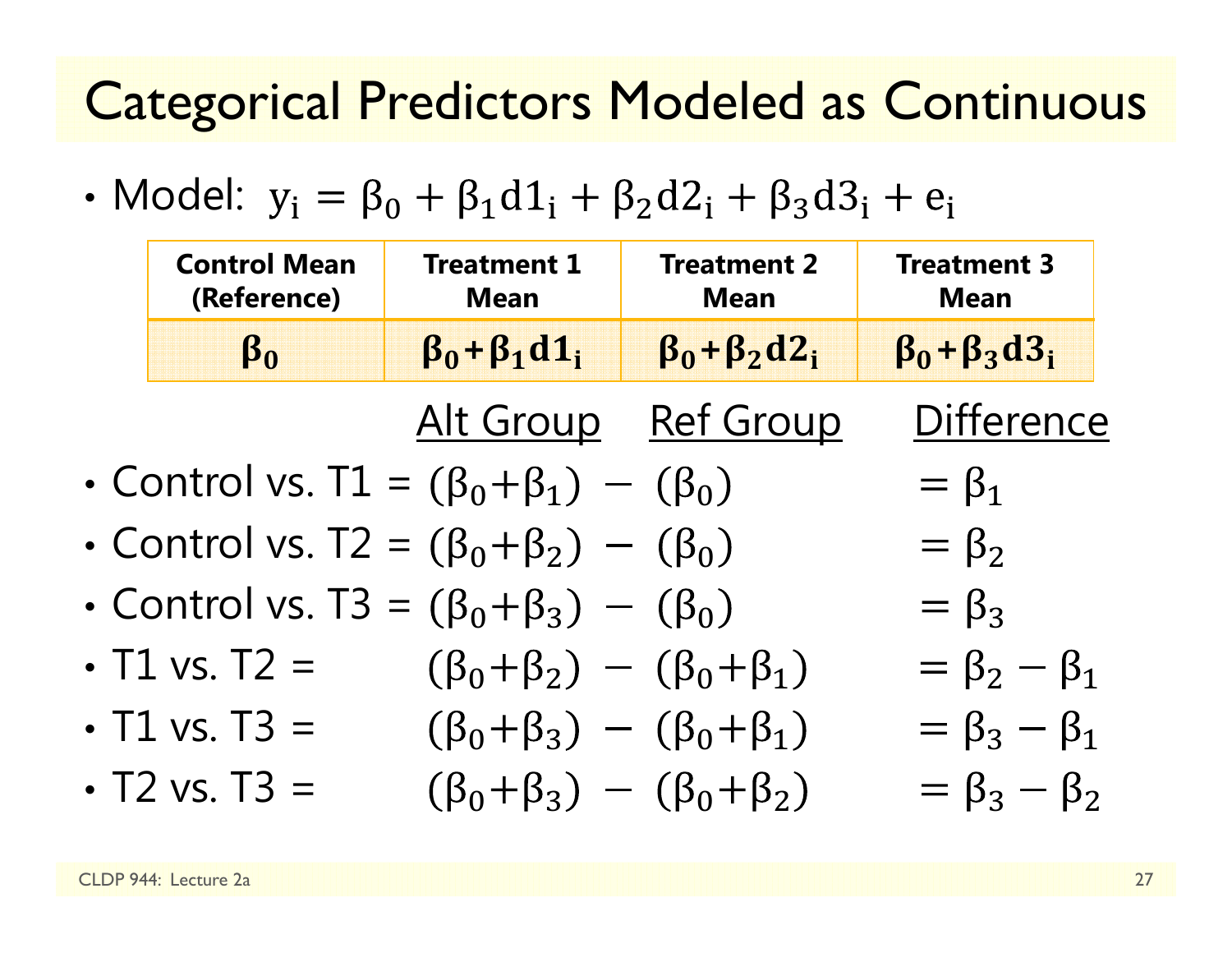## ESTIMATEs with manual dummy codes

|                                                                                                                   | Alt Group Ref Group                                        |                                                                                                                       | <b>Difference</b>                                                        |                                                                                            |                            | Note the order of the equations:                                                           |
|-------------------------------------------------------------------------------------------------------------------|------------------------------------------------------------|-----------------------------------------------------------------------------------------------------------------------|--------------------------------------------------------------------------|--------------------------------------------------------------------------------------------|----------------------------|--------------------------------------------------------------------------------------------|
| • Control vs. T1 = $(\beta_0 + \beta_1) - (\beta_0)$                                                              |                                                            |                                                                                                                       | $= \beta_1$                                                              |                                                                                            |                            | the reference group mean                                                                   |
| • Control vs. T2 = $(\beta_0 + \beta_2) - (\beta_0)$                                                              |                                                            |                                                                                                                       | $=\beta_2$                                                               |                                                                                            |                            | is subtracted from                                                                         |
| • Control vs. T3 = $(\beta_0 + \beta_3) - (\beta_0)$                                                              |                                                            |                                                                                                                       | $= \beta_3$                                                              |                                                                                            |                            | the alternative group mean.                                                                |
| • T1 vs. T2 =                                                                                                     | $(\beta_0 + \beta_2) - (\beta_0 + \beta_1)$                |                                                                                                                       | $= \beta_2 - \beta_1$                                                    |                                                                                            |                            | In SAS ESTIMATE statements (or                                                             |
| • T1 vs. T3 =                                                                                                     | $(\beta_0 + \beta_3) - (\beta_0 + \beta_1)$                |                                                                                                                       | $= \beta_3 - \beta_1$                                                    |                                                                                            |                            | SPSS TEST or STATA LINCOM),                                                                |
| • T2 vs. T3 =                                                                                                     | $(\beta_0 + \beta_3) - (\beta_0 + \beta_2)$                |                                                                                                                       | $= \beta_3 - \beta_2$                                                    |                                                                                            |                            | the variables refer to their betas;<br>the numbers refer to the                            |
| TITLE "Manual Contrasts for 4-Group Diffs";                                                                       |                                                            |                                                                                                                       |                                                                          |                                                                                            |                            | operations of their betas.                                                                 |
| PROC MIXED DATA=dataname ITDETAILS METHOD=REML;<br>MODEL $y = d1 d2 d3 / SOLUTION$ ;                              |                                                            |                                                                                                                       |                                                                          |                                                                                            |                            |                                                                                            |
| <b>ESTIMATE</b>                                                                                                   |                                                            | "Control Mean" intercept 1 d1 0 d2 0                                                                                  |                                                                          |                                                                                            | d3                         | CONTRAST "Omnibus df=3 treatgroup main effect F-test" d1 1, d2 1, d3 1;<br>0:              |
| <b>ESTIMATE</b><br><b>ESTIMATE</b><br><b>ESTIMATE</b>                                                             | "T1 Mean"<br>"T2 Mean"<br>"T3 Mean"                        | intercept $1$ d $1$ $1$ d $2$ 0 d $3$<br>intercept $1$ d $1$ 0 d $2$ $1$ d $3$<br>intercept $1$ d $1$ 0 d $2$ 0 d $3$ |                                                                          |                                                                                            |                            | $Q:$ Intercepts are used only<br>0;<br>$\left  \frac{1}{1} \right $ in predicted outcomes. |
| <b>ESTIMATE</b><br><b>ESTIMATE</b><br><b>ESTIMATE</b><br><b>ESTIMATE</b><br>"T1 vs.<br>"T1 vs.<br><b>ESTIMATE</b> | "Control vs.<br>"Control vs.<br>"Control vs.<br>T2"<br>T3" | d1<br>$T1$ "<br>T2"<br>d1<br>T3"<br>d1<br>d1<br>d1                                                                    | 1 d2<br>d2<br>$\mathbf{O}$<br>d2<br>$\mathbf 0$<br>d2<br>$-1$<br>$-1$ d2 | d3<br>0<br>d3<br>$\mathbf{1}$<br>d3<br>$\mathbf 0$<br>d3<br>$\mathbf{1}$<br>d3<br>$\bf{0}$ | 0:<br>0:<br>1:<br>0:<br>1: | Positive values indicate<br>addition; negative values<br>indicate subtraction.             |
| <b>ESTIMATE</b>                                                                                                   | "T2 vs. T3"                                                | d1                                                                                                                    | d2<br>$\mathbf{0}$                                                       | $-1$ d3                                                                                    | 1:                         | <b>RUN</b> ;                                                                               |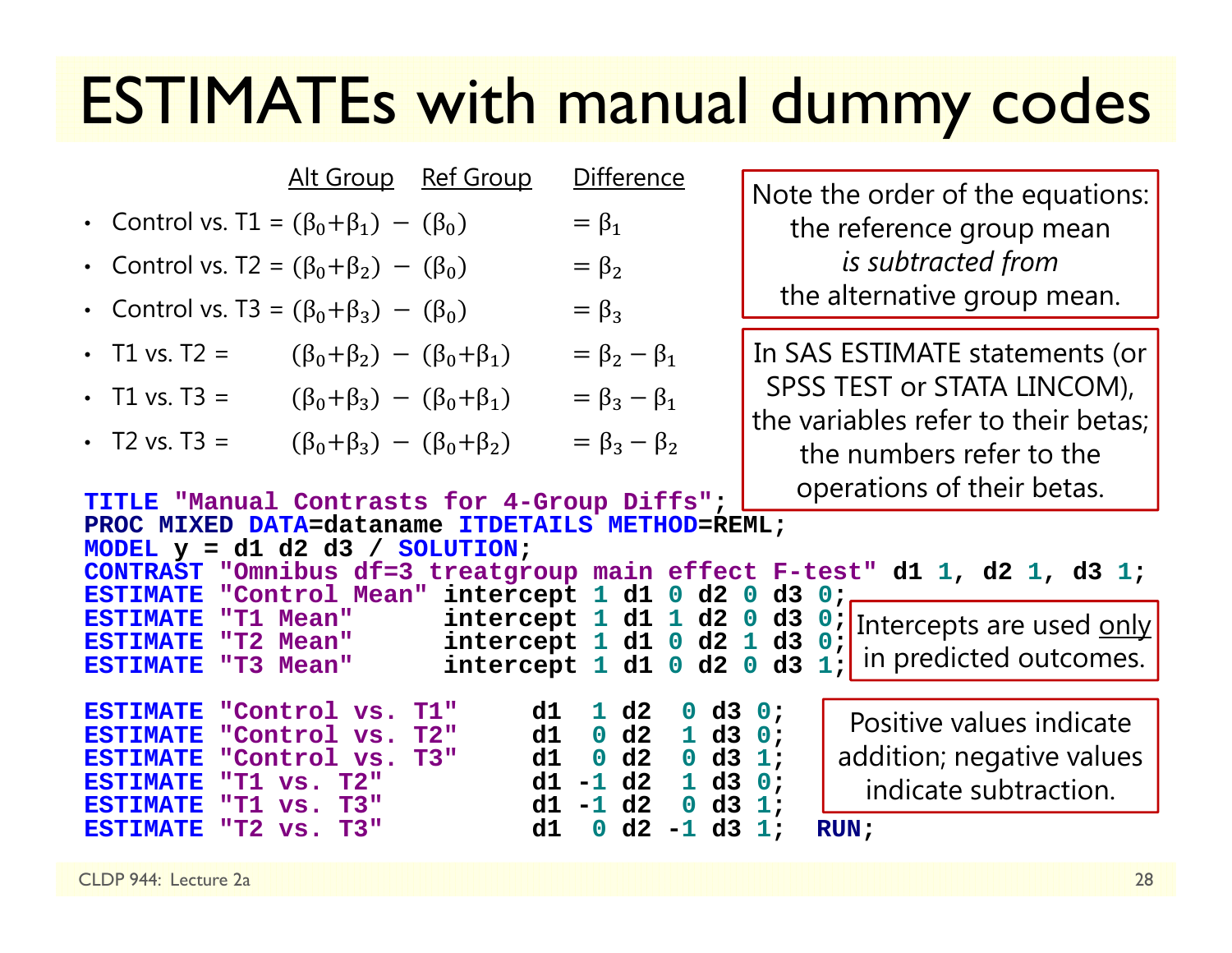# Using BY/CLASS/i. statements instead

- • Designate as "**categorical**" predictor in program syntax
	- If you let **SAS**/SPSS do the dummy coding via **CLASS**/BY, then the **highest/last group is default reference**
		- In SAS 9.4 you can change reference group: REF='level' | FIRST | LAST<br>but it changes that group to be last in the data ( $\rightarrow$  confusing)
		- "Type III test of fixed effects" provide omnibus tests by default
		- **LSMEANS**/EMMEANS can be used to get all means and comparisons without specifying each individual contrast
	- If you let STATA do the dummy coding via i.group, then the **lowest/first group is default reference** 
		- Can change reference group, e.g., last = ref  $\bm{\rightarrow}$  ib(last).group
		- $\blacksquare$ CONTRAST used to get omnibus tests (not provided by default)
		- MARGINS can be used to get all means and comparisons with much less code than describing each individual contrast
	- $\triangleright$  No such thing as "categorical" predictors in Mplus  $\odot$ 
		- You must create contrasts manually for all grouping variables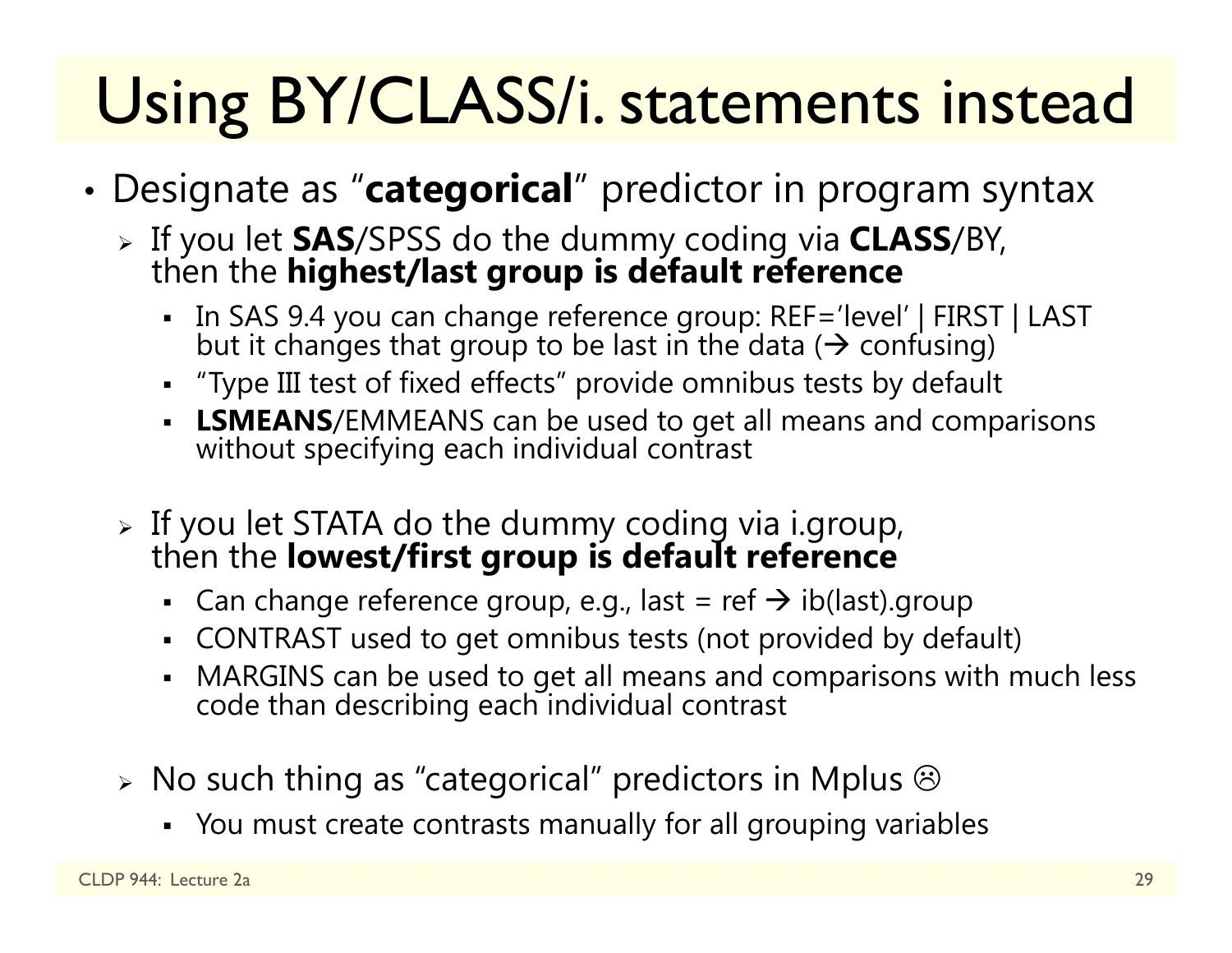## Main effects of **Categorical** Predictors

**TITLE "Program-Created Contrasts for 4-Group Diffs via CLASS"; PROC MIXED DATA=dataname ITDETAILS METHOD=REML; CLASS treatgroup; MODEL y = treatgroup / SOLUTION; LSMEANS treatgroup / DIFF=ALL; CLASS** statement means "make my dummy codes for me"

**The LSMEANS line above gives you ALL of the following… note that one value has to be given for each possible level of the categorical predictor in data order**

```
ESTIMATE "Control Mean" intercept 1 treatgroup 1 0 0 0;
ESTIMATE "T1 Mean" intercept 1 treatgroup 0 1 0 0;
ESTIMATE "T2 Mean"
                           "T2 Mean" intercept 1 treatgroup 0 0 1 0;
ESTIMATEintercept 1 treatgroup 0 0 0 1;
ESTIMATE "Control vs. T1" treatgroup -1 1 0 0; 
ESTIMATE "Control vs. T2"
                              "Control vs. T2" treatgroup -1 0 1 0; 
ESTIMATE "Control vs. T3"
                              "Control vs. T3" treatgroup -1 0 0 1;
ESTIMATE "T1 vs. T2"
                              "T1 vs. T2" treatgroup 0 -1 1 0; 
ESTIMATE "T1 vs. T3"
                              "T1 vs. T3" treatgroup 0 -1 0 1; 
ESTIMATE "T2 vs. T3"
                             treatgroup 0 0 -1 1;
CONTRAST "Omnibus df=3 main effect F-test" treatgroup -1 1 0 0, 
                                               treatgroup -1 0 1 0, 
                                               treatgroup -1 0 0 1;
                                                                    When predicting 
                                                                   intercepts, 1 means 
                                                                  "for that group only"
                                                               When predicting group 
                                                             differences, contrasts must 
                                                              sum to 0; here -1 = ref, 1
                                                                = alt, and 0 = ignore
   CLASS also gives this contrast by default
```
#### **Can also make up whatever contrasts you feel like using DIVISOR option:**

```
ESTIMATE "Mean of Treat groups" intercept 1 treatgroup 0 1 1 1 / DIVISOR=3;
 ESTIMATE "Control vs. Mean of Treat groups" treatgroup -3 1 1 1 / DIVISOR=3;
RUN;
CLDP 944: Lecture 2a\overline{a} and \overline{a} and \overline{a} and \overline{a} and \overline{a} and \overline{a} and \overline{a} and \overline{a} and \overline{a} and \overline{a} and \overline{a} and \overline{a} and \overline{a} and \overline{a} and \overline{a} and \overline{a} and \overline{a} and
```